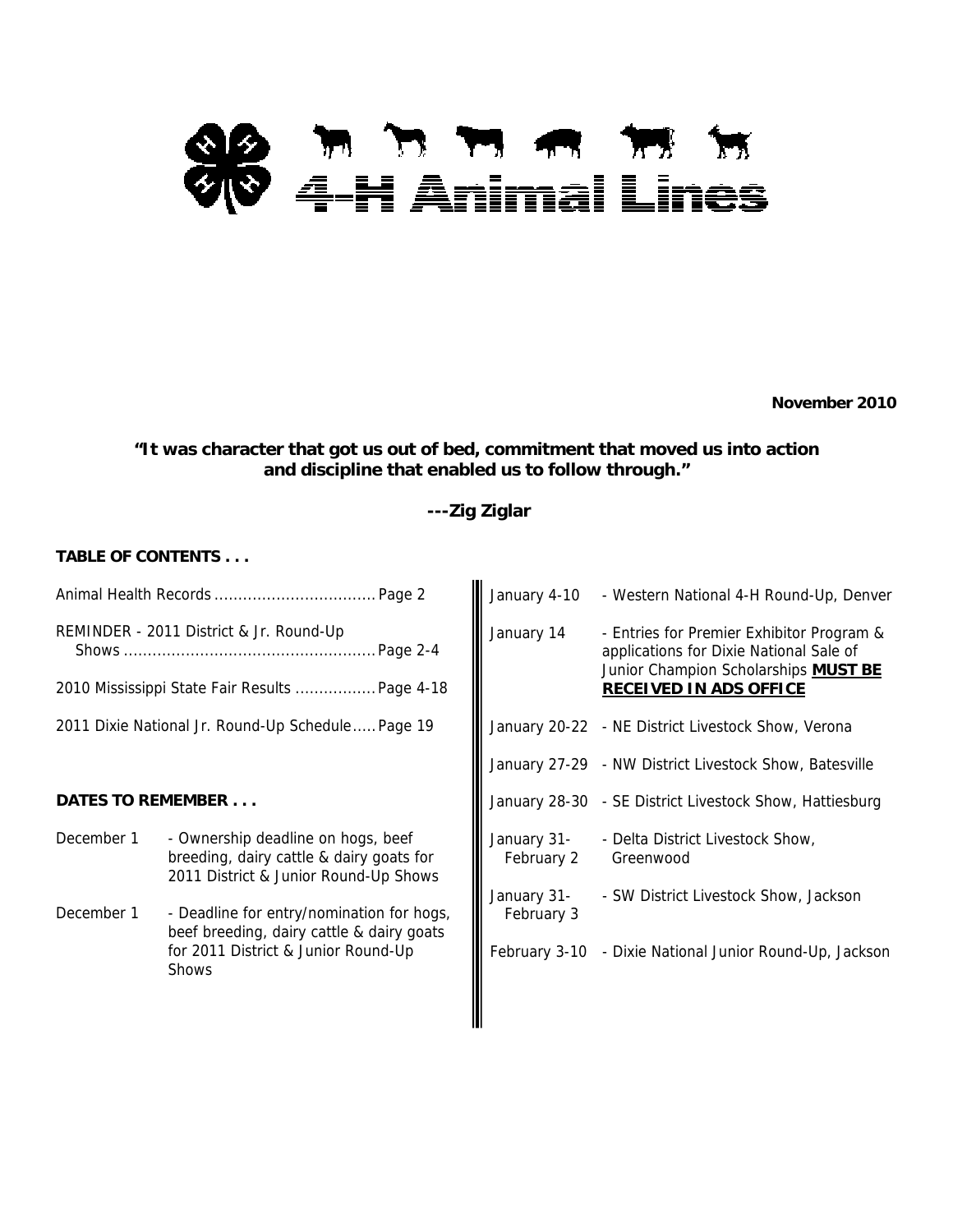# X**OFFICIAL HEALTH CERTIFICATE – REMINDER**

An Official Health Certificate with each animal identified will be required on all livestock showing at the 2011 Dixie National Junior Round-Up. This includes all market animals, beef breeding cattle, commercial beef heifers, dairy cattle (purebred and commercial dairy heifers), dairy goats and commercial meat goat does. Because the market shows are non-terminal, all market animals must be accompanied with an official health certificate obtained from a veterinarian.

# $\blacktriangleright$  **ANIMAL HEALTH RECORDS**

Any animal that is to be shown at the 2011 Dixie National Junior Round-Up must have a completed health record listing all medications and treatments received within 60 days prior to the show. The completed health record on all market animals, commercial beef heifers, commercial meat goat does and commercial dairy heifers will be turned in to show management at weigh-in of the animals. Completed health records on beef breeding cattle and purebred dairy cattle will be turned in to show management at the check-in of registration papers.

# **EXAMINDER – 2011 DISTRICT AND JUNIOR ROUND-UP SHOWS!!**

#### ◆**SCHEDULE CHANGES**

**NOTE THAT BEEF BREEDING ANIMALS, COMMERCIAL BEEF HEIFERS AND MARKET STEERS MUST BE ON THE FAIRGROUNDS ON SATURDAY, FEBRUARY 5TH, 2011. SEE THE SCHEDULE ON THE FINAL PAGE OF THIS NEWSLETTER. BEEF SHOWMANSHIP WILL BE HELD ON SUNDAY, FEBRUARY 6TH WITH STEERS AND COMMERCIAL HEIFERS BEING SHOWN ON MONDAY WITH BEEF BREEDING ANIMALS BEING SHOWN ON TUESDAY AND WEDNESDAY.** 

# **BE SURE YOU REVIEW THE SCHEDULE CHANGES SO EVERYONE KNOWS TO BE PREPARED AND MAKE APPROPRIATE PLANS. THE MAJOR CHANGES FOR THE 2011 DIXIE NATIONAL JUNIOR ROUND-UP TAKE PLACE ON SUNDAY, MONDAY AND TUESDAY.**

#### ◆**SUBSTITUTION RULE**

 As a point of clarification, a substitute show person must be another junior exhibitor who qualified at District and is also showing his/her own animal in the same show. There will be no exceptions to this rule.

#### ◆**PURCHASING PROJECT ANIMALS FOR SPRING SHOWS**

Spring shows will be here soon. Now is a good time to run a final survey of your 4-H'ers to determine if additional purchases are needed and to be locating them. The only ownership deadlines that have passed are for commercial beef heifers, steers, lambs and market goats. You still have until December 1<sup>st</sup> to purchase your hogs, beef breeding, dairy cattle, and dairy goats. Ownership deadlines on project animals for spring shows are:

| Dairy Cattle | December 1 | Hogs          | December 1 |
|--------------|------------|---------------|------------|
| Dairy Goats  | December 1 | Beef Breeding | December 1 |

# ◆**CATTLE REGISTRATION PAPERS FOR JUNIOR SHOWS**

 Double check registration papers on breeding beef and purebred dairy to be sure they are in proper order. Now is the time to correct any problems. Remember that papers must be in the 4-H'ers name only. Farm names or joint ownership with adults are not acceptable. DON'T ASSUME THAT EVERYTHING IS RIGHT -CHECK!! Papers may be in multiple siblings' names provided they are all 18 years of age or younger.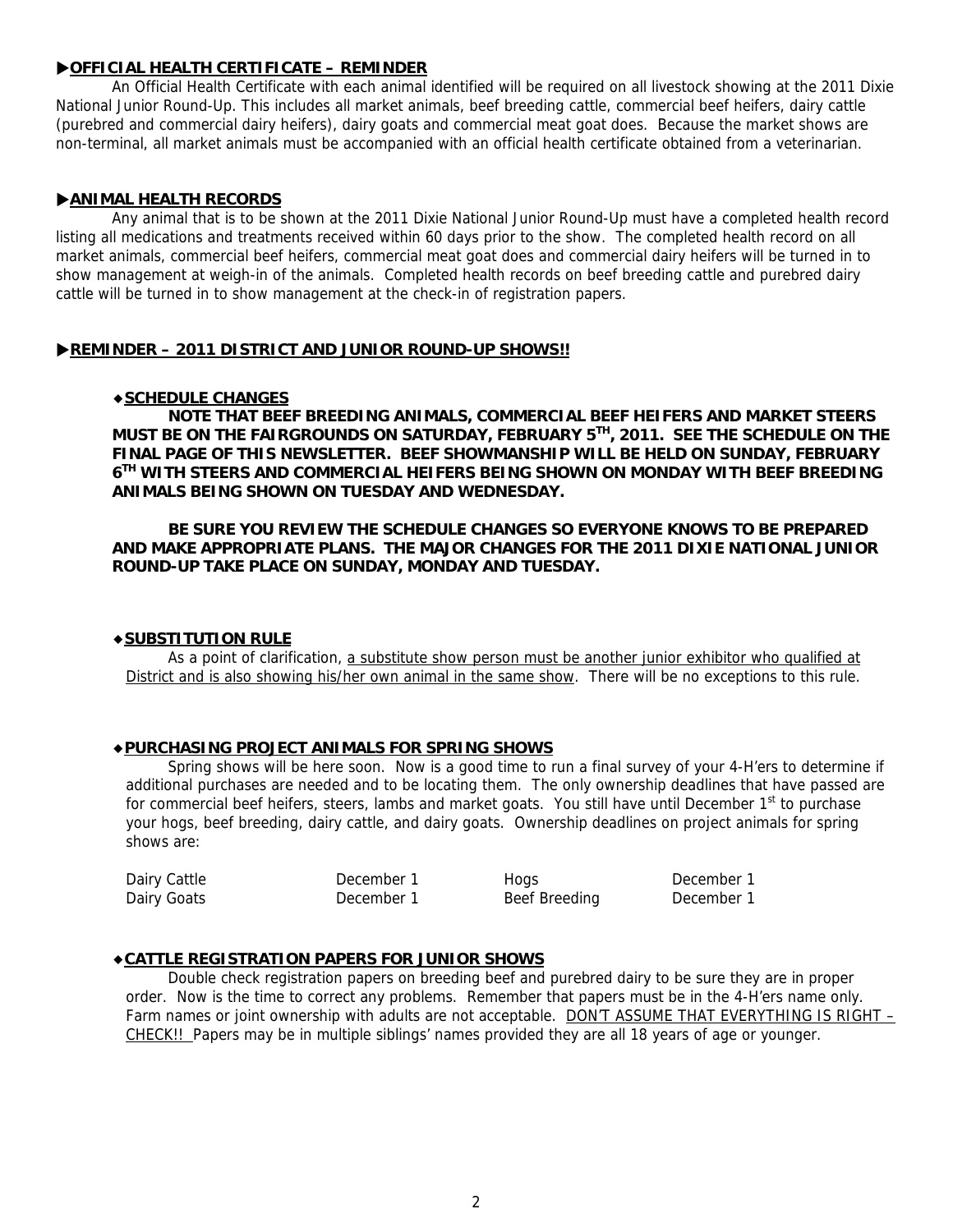# ◆**ENTRIES FOR DISTRICT & ROUND-UP SHOWS**

Now is the time to be getting your entries in order. All entries must be turned in to the Extension office by **December 1, 2010.** All market swine, beef breeding, dairy cattle, dairy goat, commercial meat goat doe and showmanship entries must be entered on the Extension Intranet **by December 3, 2010**. Counties will make all entries through the livestock intranet entry program developed by John Giesemann. All *original* nomination forms must be sent to the ADS Office along with a printout of all entries with the signature of the person in your county with 4-H Livestock responsibilities **verifying** that all entries are complete and accurate. These forms must be **postmarked by December 3rd.** 

#### ◆**STEERS, COMMERCIAL BEEF HEIFERS, COMMERCIAL DAIRY HEIFERS, MARKET GOATS AND COMMERCIAL MEAT GOAT DOES**

Double check with your 4-H'ers who are exhibiting steers, commercial beef heifers, commercial dairy heifers, market goats and commercial meat goat does about horns. All commercial beef heifers, steers and market goats showing at the District and Round-Up Shows must be polled or dehorned, with no scurs or regrowth to exceed 1½ inches above the skin. All commercial dairy heifers must be dehorned. Too often with a poor job of dehorning, regrowth may occur. Now is the time to take off the horns or any regrowth to allow for proper healing.

Registered heifers are not eligible for the commercial heifer shows.

# ◆**HOGS SHOWING AT 2011 DISTRICT AND ROUND-UP SHOWS**

All market hogs for the 2011 District and Round-Up Shows must be nominated and ear tagged by the time of online entry. Below are the deadlines for market hogs:

December 1, 2010 - Market hog ownership and entry deadline for 2011 District & Round-Up Shows December 3, 2010 - Online market hog entries due for 2011 District & Round-Up Shows

**Nomination Process for Hogs-** What you must submit for each hog nominated:

- 1. Mail individual nomination form for each hog to ADS Department. Each nomination form must be completed (P.O. Box address is not acceptable for physical location of an animal) and signed by the exhibitor, parent, and supervising Extension Agent or Vo-Ag Advisor.
- 2. Official ear tag number each hog must be tagged with official ear tag for 2011 prior to nomination deadline.
- 3. Submit county entries through the Extension Intranet website (should be available by mid-November 2010).
- 4. Keep a hard copy of your entries for your files.

Please let hog exhibitors know about these dates and double check with them to be sure your records are in order and that all market hogs are properly entered. Do not send us nomination forms after deadline date. Please do not wait until the last day to take care of this business.

Order form for hog tags and nomination forms for hogs were sent to you earlier. If you failed to get this material, please call my office. County Extension Agents or Vo-Ag Advisors must make nominations of hogs for exhibitors under their supervision.

All hogs must be ear tagged (by December  $1<sup>st</sup>$ ) and nomination forms must be returned to the MSU Animal and Dairy Sciences Department by December 3, 2010.

Each hog must have an individually completed nomination form including breed information and signature of the exhibitor, parent, and Extension Agent/Vo-Ag Advisor.

#### ◆**EXHIBITOR'S AGE FOR DISTRICT LIVESTOCK SHOWS & DIXIE NATIONAL JUNIOR ROUND-UP**

Remember that exhibitor's age will be 8 -18 years of **age as of December 31, 2010**. Agents/Advisors have the responsibility to see that all exhibitors are of the proper age.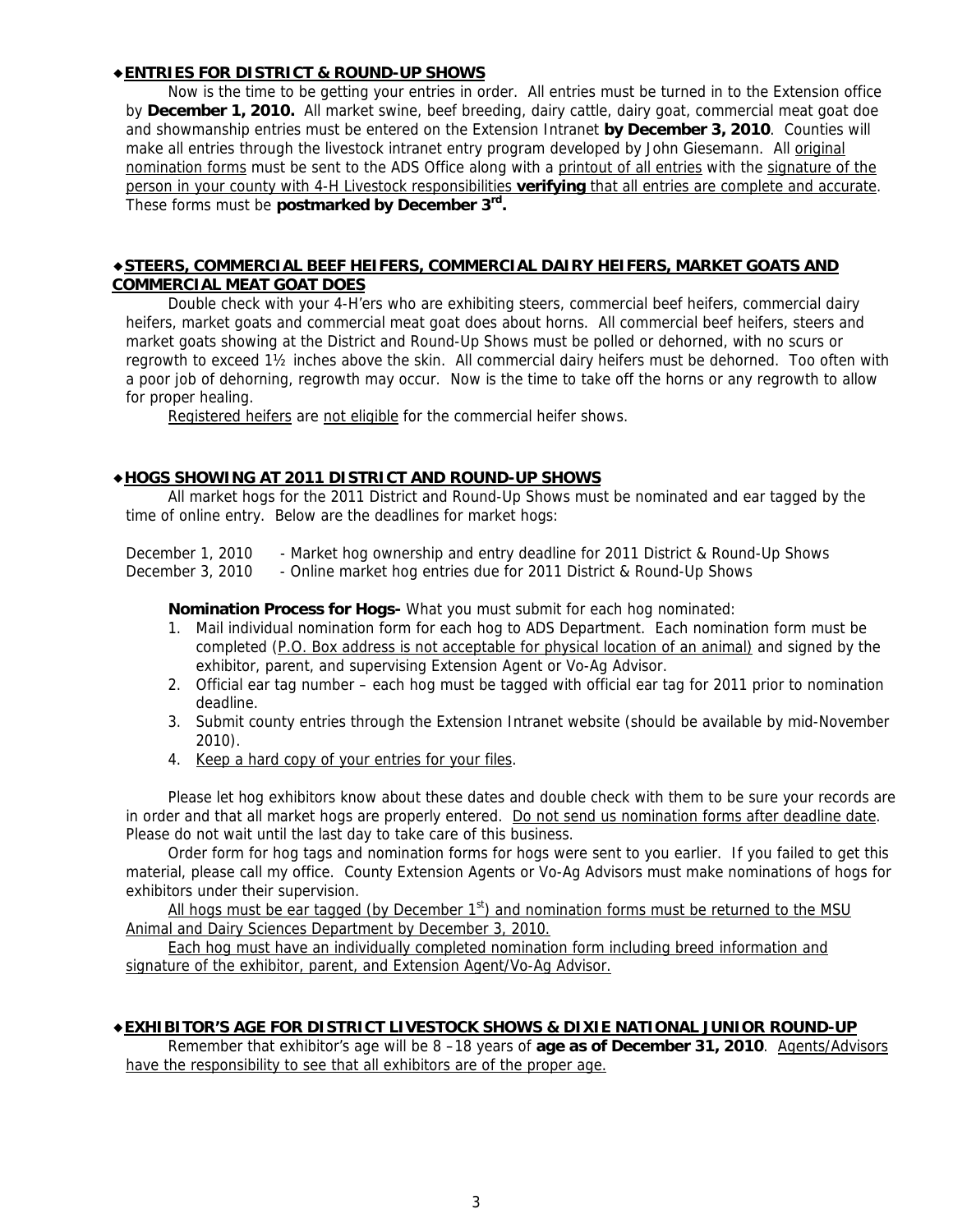# X**VOLUNTEER LEADERS MUST BE CERTIFIED**

VOLUNTEER LEADERS WHO MAY BE HELPING YOUR 4-H'ERS GROOM ANIMALS MUST BE MISSISSIPPI RESIDENTS AND OFFICIALLY CERTIFIED VOLUNTEER LEADERS OF THE 4-H PROGRAM IN MISSISSIPPI. This means you must submit the names of these volunteers to the ADS Department (Elwanda Shook). Be sure to list the volunteer leaders who will be assisting your 4-H'ers with animals at the show. **All parents that assist with animals should be signed up as volunteers.**

# **EXAMINDER: 4-H/FFA MEMBERS MUST BE ETHICS CERTIFIED TO SHOW LIVESTOCK!!**

The 2011 District and Dixie National Junior Round-Up livestock shows will be here soon and the Mississippi Livestock Quality Assurance training for **NEW** exhibitors, parents or guardians, and volunteers must be completed by December 1, 2010. Any youth going from a junior (age 8-13) to a senior (age 14-18) will also need to be recertified as a senior. You should use the CD from last year and the training is also on the 4-H Livestock website. Code of Conduct Forms can be requested from ADS.

# ▶**2010 MISSISSIPPI STATE FAIR RESULTS**

 The 2010 Mississippi State Fair junior livestock shows were outstanding and a showcase for the junior livestock program in Mississippi. Agents, leaders, parents, and exhibitors are to be commended on their fine cooperation and dedicated work put into this event to make it successful. Congratulations! Look at the figures below to see the number of State Fair Livestock exhibits in recent years.

| Contest                          | 2001                         | 2002 | 2003 | 2004         | 2005           | 2006 | 2007           | 2008 | 2009           | 2010 |
|----------------------------------|------------------------------|------|------|--------------|----------------|------|----------------|------|----------------|------|
| <b>Beef Breeding</b>             | 620                          | 510  | 461  | 395          | 314            | 407  | 423            | 373  | 400            | 442  |
| <b>Commercial Beef Heifers</b>   | 158                          | 161  | 152  | 148          | 119            | 134  | 130            | 117  | 136            | 156  |
| <b>Steers</b>                    | 104                          | 96   | 103  | 91           | 63             | 89   | 73             | 77   | 70             | 76   |
| Lambs                            | 257                          | 270  | 276  | 300          | 263            | 237  | 211            | 195  | 199            | 204  |
| <b>Swine</b>                     | 58                           | 60   | 99   | 61           | 82             | 52   | 59             | 42   | 40             | 30   |
| <b>Market Goats</b>              | ٠                            | ۰    | 96   | 91           | 118            | 184  | 269            | 172  | 207            | 198  |
| <b>Commercial Meat Goat Does</b> | ٠                            | ۰    | ٠    | ۰            | ۰              |      |                | 74   | 142            | 164  |
| <b>Dairy Goats</b>               | $\blacksquare$               | ۰    | ۰    | ۰.           | ۰.             | 86   | 121            | 108  | 101            | 113  |
| <b>Purebred Dairy Animals</b>    | 151                          | 186  | 186  | 168          | 152            | 175  | 172            | 144  | 142            | 128  |
| <b>Commercial Dairy Heifers</b>  | 16                           | 31   | 24   | 26           | 31             | 26   | 30             | 26   | 18             | 12   |
| <b>TOTAL Animals Shown</b>       | 1364                         | 1314 | 1397 | 1280         | 1142           | 1390 | 1488           | 1328 | 1455           | 1523 |
|                                  |                              |      |      |              |                |      |                |      |                |      |
| <b>Shepherd Award</b>            | $\overline{2}$               | 1    | 5    | $\mathbf{1}$ | $\overline{2}$ | 1    | $\overline{2}$ | 1    | $\overline{2}$ | 3    |
| <b>Pretty Cow Contest</b>        | 23                           | 28   | 26   | 14           | 11             | 14   | 15             | 13   | 14             | 13   |
| <b>Dairy Cow Sweetheart</b>      | 13                           | 18   | 17   | 11           | 8              | 4    | 3              | 6    | 5              | 5    |
| <b>Dairy Goat Sweetheart</b>     | 3                            | 4    | 12   | 5            | 8              | 4    | 4              | 4    | 5              | 4    |
| <b>Meat Goat Princess</b>        | $\qquad \qquad \blacksquare$ |      | 19   | 8            | 8              | 11   | 12             | 14   | 14             | 19   |
| 4-H Livestock Judging            | 47                           | 33   | 20   | 27           | 22             | 29   | 28             | 42   | 35             | 36   |
| Jr. Dairy Cattle Quiz Bowl       | ۰                            | ۰    | ۰    | ۰            |                | 8    | 12             | 6    | 6              | 8    |
| <b>GRAND TOTAL Participation</b> | 1452                         | 1398 | 1496 | 1346         | 1201           | 1461 | 1564           | 1414 | 1536           | 1611 |

**BREAKDOWN OF THE BREEDS FOR THE FOLLOWING SPECIES:** 

| <b>BEEF BREEDING</b> |           | BEEF COMMERCIAL HEIFERS                |           |
|----------------------|-----------|----------------------------------------|-----------|
| Angus                | 64        | <b>Brahman &amp; Brahman Crosses</b>   | 75        |
| <b>Beefmaster</b>    | 44        | <b>English &amp; English Crosses</b>   | 52        |
| <b>Brahman</b>       | 44        | <b>European &amp; European Crosses</b> | 25        |
| <b>Brangus</b>       | 24        |                                        | 156       |
| <b>Charolais</b>     | 13        |                                        |           |
| Gelbvieh             | 13        | <b>LAMBS</b>                           |           |
| <b>Hereford</b>      | 46        | <b>Crosses</b>                         | 78        |
| Limousin             | 6         | <b>Dorsets</b>                         | 10        |
| <b>Other Breeds</b>  | 25        | Hampshire                              | 49        |
| <b>Red Angus</b>     | 15        | <b>Oxford &amp; Other Breeds</b>       | 16        |
| Santa Gertrudis      | 26        | <b>Shropshire</b>                      | 19        |
| <b>Shorthorn</b>     | 24        | <b>Suffolk</b>                         | <u>32</u> |
| <b>SimAngus</b>      | 44        |                                        | 204       |
| Simbrah              | 17        |                                        |           |
| <b>Simmental</b>     | <u>37</u> |                                        |           |
|                      | 442       |                                        |           |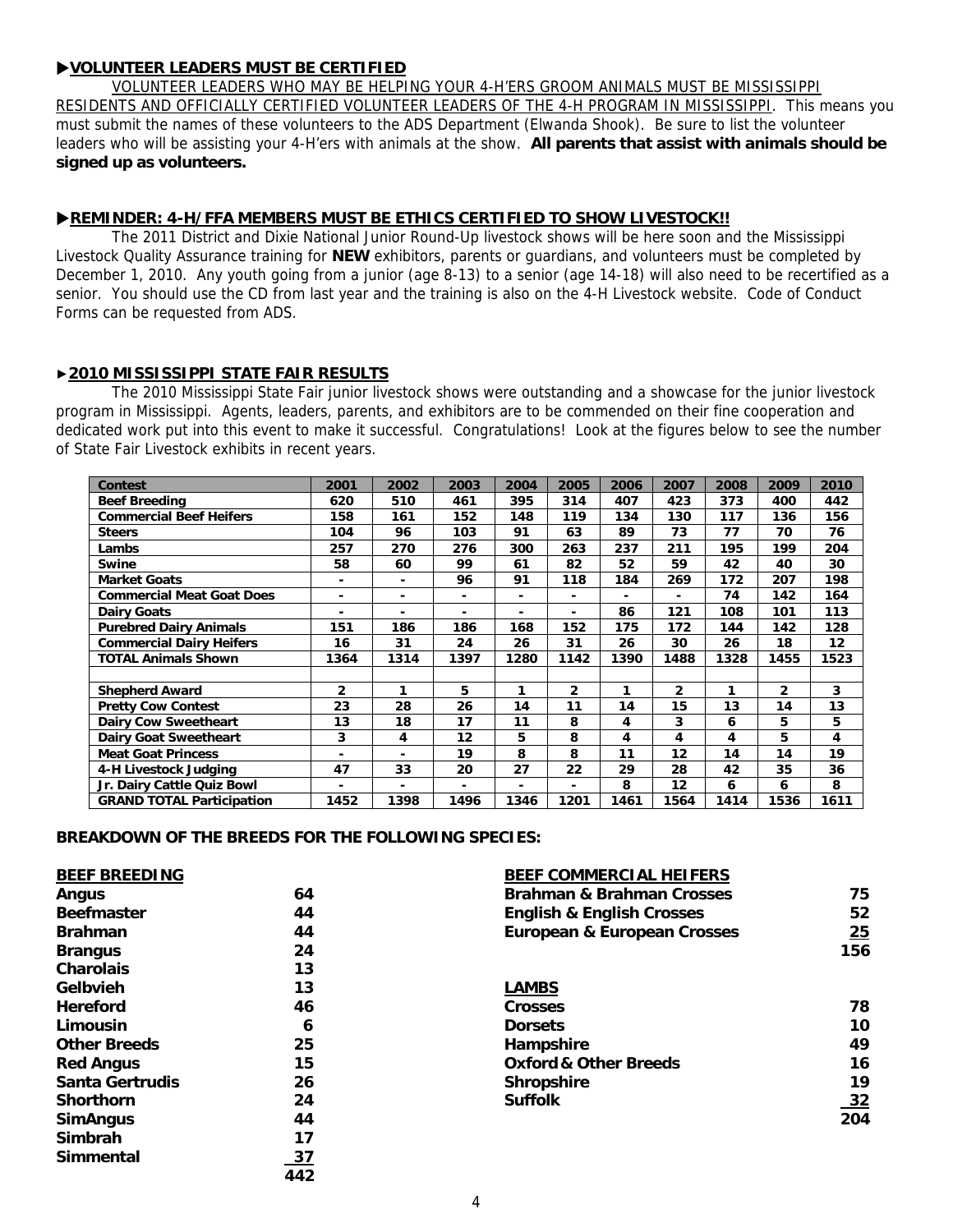| <b>STEERS</b>                          |           |    | <b>MARKET HOGS</b> |         |              |                  |
|----------------------------------------|-----------|----|--------------------|---------|--------------|------------------|
| <b>PROSPECTS:</b>                      |           |    | Lightweight        |         |              | 8                |
| <b>Brahman &amp; Brahman Crosses</b>   |           | 15 | Middleweight       |         |              | 12               |
| <b>English &amp; English Crosses</b>   |           | 9  | Heavyweight        |         |              | $\frac{10}{30}$  |
| <b>European &amp; European Crosses</b> |           | 7  |                    |         |              |                  |
|                                        |           |    | <b>DAIRY</b>       |         |              |                  |
| <b>PROGRESS:</b>                       |           |    | <b>Ayrshire</b>    |         |              | 1                |
| <b>Brahman &amp; Brahman Crosses</b>   |           | 8  | <b>Brown Swiss</b> |         |              | 4                |
| <b>English &amp; English Crosses</b>   |           | 12 | <b>Guernsey</b>    |         |              | $\boldsymbol{6}$ |
| <b>European &amp; European Crosses</b> |           | 25 | <b>Holstein</b>    |         |              | 43               |
|                                        |           | 76 | <b>Jersey</b>      |         |              | <u>74</u>        |
|                                        |           |    |                    |         |              | $\overline{128}$ |
| <b>COMMERCIAL DAIRY HEIFERS</b>        |           |    | <b>DAIRY GOATS</b> |         |              |                  |
| Shown by Weight                        | 12        |    | <b>Alpine</b>      | Sr. Doe | 19           |                  |
|                                        |           |    |                    | Jr. Doe | 19           |                  |
| <b>MARKET GOATS</b>                    |           |    |                    |         |              |                  |
| Lightweight                            | 50        |    | <b>AOP</b>         | Sr. Doe | $\mathbf{O}$ |                  |
| Mediumweight                           | 47        |    |                    | Jr. Doe | 10           |                  |
| <b>Light Heavyweight</b>               | 53        |    |                    |         |              |                  |
| Heavyweight                            | <u>48</u> |    | <b>G &amp; RG</b>  | Sr. Doe | 4            |                  |
|                                        | 198       |    |                    | Jr. Doe | 16           |                  |
|                                        |           |    |                    |         |              |                  |
| <b>COMMERCIAL MEAT GOAT DOES</b>       |           |    | LaMancha           | Sr. Doe | 6            |                  |
| Lightweight                            | 40        |    |                    | Jr. Doe | 6            |                  |
| Mediumweight                           | 41        |    |                    |         |              |                  |
| <b>Light Heavyweight</b>               | 43        |    | <b>Nubian</b>      | Sr. Doe | 8            |                  |
| Heavyweight                            | 40        |    |                    | Jr. Doe | 8            |                  |
|                                        | 164       |    |                    |         |              |                  |
|                                        |           |    | <b>Oberhasli</b>   | Sr. Doe | 8            |                  |
|                                        |           |    |                    | Jr. Doe | <u>9</u>     |                  |
|                                        |           |    |                    |         | 113          |                  |

# **BELOW IS A REPORT ON NUMBER OF YOUTH AND NUMBER OF EXHIBITORS FOR THE VARIOUS SHOWS AT THE STATE FAIR:**

|                                  | $4-H$ | $4-H$          | <b>FFA</b> | <b>FFA</b>     | <b>Total</b> | <b>Total</b>   |
|----------------------------------|-------|----------------|------------|----------------|--------------|----------------|
| <b>Show</b>                      | Youth | <b>Animals</b> | Youth      | <b>Animals</b> | Youth        | <b>Animals</b> |
| <b>Beef Breeding</b>             | 179   | 322            | 73         | 120            | 252          | 442            |
| <b>Commercial Beef Heifers</b>   | 75    | 106            | 46         | 50             | 121          | 156            |
| <b>Steers</b>                    | 42    | 46             | 28         | 30             | 70           | 76             |
| Lambs                            | 86    | 195            | 8          | 9              | 94           | 204            |
| <b>Hogs</b>                      | 15    | 24             | 4          | 6              | 19           | 30             |
| <b>Dairy Cattle</b>              | 49    | 128            | 9          | $\Omega$       | 49           | 128            |
| <b>Commercial Dairy Heifers</b>  | 9     | 12             | $\Omega$   | $\Omega$       | 9            | 12             |
| <b>Market Goats</b>              | 77    | 138            | 33         | 60             | 110          | 198            |
| <b>Commercial Meat Goat Does</b> | 74    | 96             | 32         | 68             | 106          | 164            |
| <b>Dairy Goats</b>               | 35    | 112            |            | 1              | 36           | 113            |
| <b>TOTALS</b>                    |       |                |            |                |              |                |

# **ANGUS**

Champion Heifer **Lane Walton** Lane Walton Mantachie FFA Reserve Champion Heifer **Brent Moore** Brent Moore Mantachie FFA<br>Champion Bull **Brent Brend Holl Scholars** John Taylor McFerrin Mantachie FFA Reserve Champion Bull

John Taylor McFerrin Mantachie FFA<br>Ty Ladner Mantachie Pearl River 4-H

**BEEF BREEDING**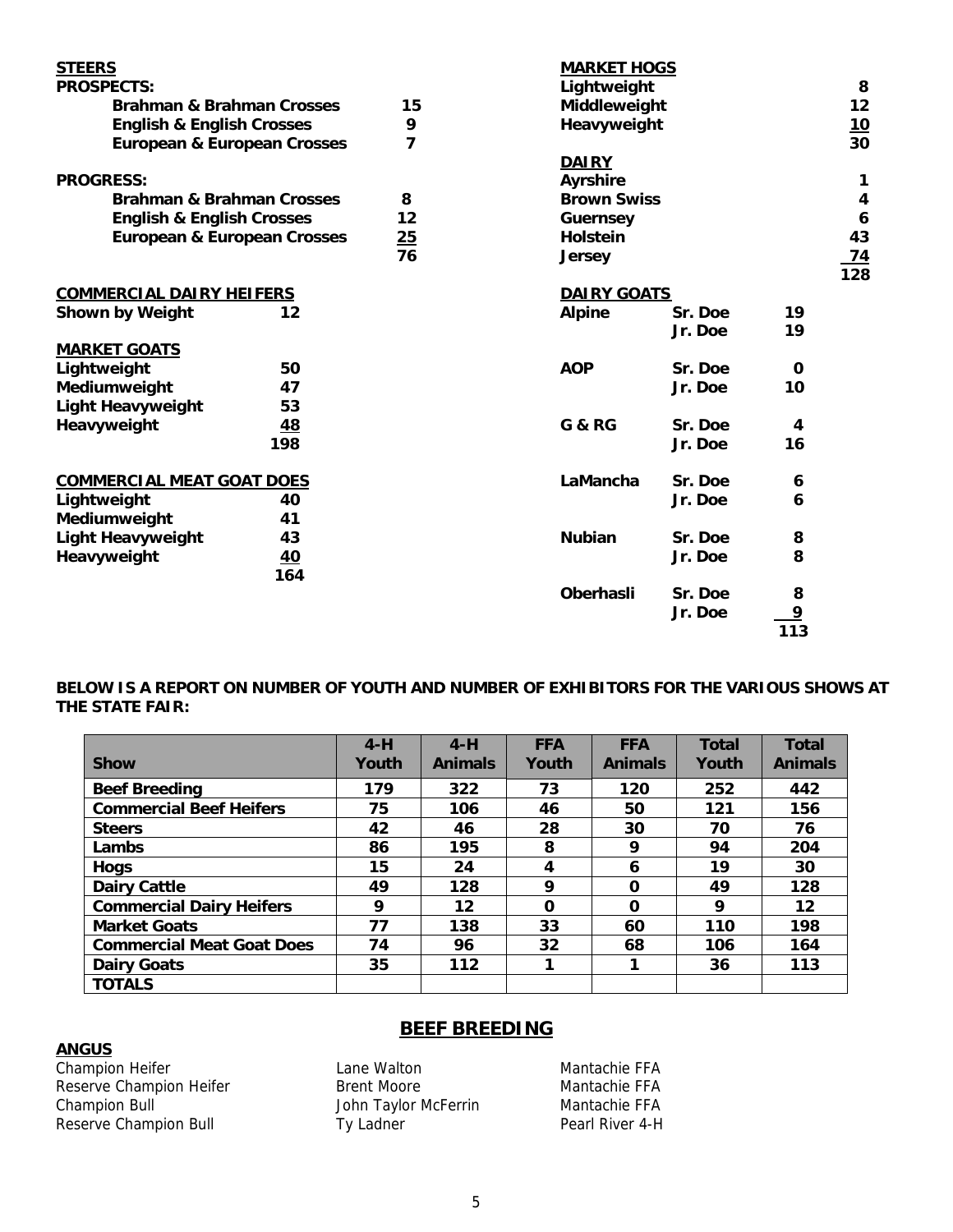**BEEFMASTER** Champion Heifer **Austin Roebuck** Austin Roebuck Attala 4-H Reserve Champion Heifer Ty Reeves The Search Heake 4-H Champion Bull **Michael/Amelia Buckley Covington FFA** Reserve Champion Bull **Conservent Champion Bull** Wesley Byrd Greene 4-H

**BRAHMAN** Champion Heifer **Colton Knight** Colton Knight Smith 4-H Champion Bull **Geoffrey Dyess** Marion 4-H Reserve Champion Bull **Blaise Holder** Blaise Holder Covington 4-H/FFA

**BRANGUS** Champion Heifer Trenity Hanegan Covington 4-H/FFA Reserve Champion Heifer Tristen Hanegan Covington 4-H/FFA Champion Bull William Earl Hodge, II Jones 4-H Reserve Champion Bull **Colt Chrestman** Colt Chrestman Oktibbeha 4-H

**CHAROLAIS** Champion Heifer **Champion Heifer Kristen Penn** Madison 4-H Reserve Champion Heifer **Nesley Rippee** Tallahatchie 4-H Champion Bull Heather/Mike Penn Madison 4-H Reserve Champion Bull **Bryce Penn** Brown Madison 4-H

**GELBVIEH** Champion Heifer Daniel Gaines Panola 4-H Reserve Champion Heifer **Champion Heifer** Daniel Gaines **Panola 4-H** Champion Bull Casey Byford Yalobusha 4-H Reserve Champion Bull **Macy Nelson** Macy Nelson Walthall 4-H

**HEREFORD** Champion Heifer **Lane Gandy** Covington 4-H Reserve Champion Heifer Cody Dimberg Tallahatchie 4-H Champion Bull Courtney/Bryce Penn Madison 4-H Reserve Champion Bull Mike/Kristen Penn Madison 4-H

**LIMOUSIN** Champion Heifer **Champion Heifer** Cheyenne Ladner **Pearl River 4-H** Reserve Champion Heifer **Kaylee Miller** Greene County FFA Champion Bull ----------------------- -------------------- Reserve Champion Bull ----------------------- --------------------

**OTHER BREEDS** Champion Heifer **Bonnie Tartt** Lauderdale 4-H Reserve Champion Heifer **Alex Sullivan** Alex Sullivan Smith 4-H Champion Bull **Meagan/Tucker Thrash** Covington 4-H Reserve Champion Bull **Taylor Robertson** Panola 4-H

**RED ANGUS** Champion Heifer **Baylee Green** Scott 4-H Reserve Champion Heifer Thornton Hancock 4-H Champion Bull **Bobbie Jo Warren** Simpson 4-H Reserve Champion Bull **Matti Parkman** Scott 4-H

**SANTA GERTRUDIS**

Champion Heifer **McRae Clay** McRae Clay Madison 4-H Reserve Champion Heifer **Gravit Exercise Sense** Jenna Fullington **Hinds 4-H** Champion Bull **Claylee Chism** Pontotoc 4-H Reserve Champion Bull **Server Champion Bull** Jamie Bryant **Pontotoc 4-H** 

Reserve Champion Heifer The Ashley Ivy The Masserve Champion Heifer Ashley Ivy The Masserve Champion Heifer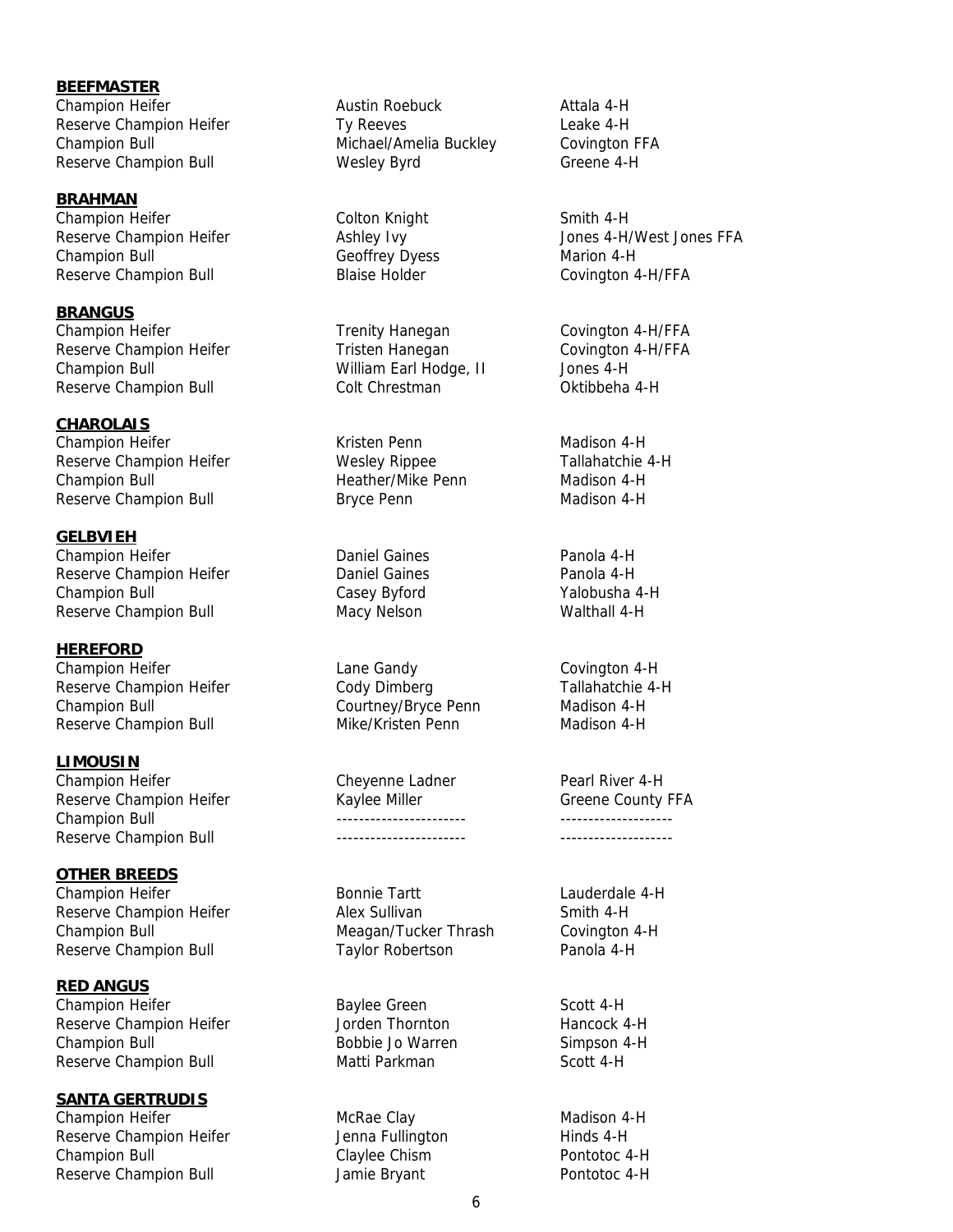| <b>SHORTHORN</b><br>Champion Heifer                    | <b>Hunter Wolf</b>                    | Scott 4-H           |                   |                |
|--------------------------------------------------------|---------------------------------------|---------------------|-------------------|----------------|
| Reserve Champion Heifer                                | <b>Haley Dye</b>                      | Forrest 4-H         |                   |                |
| <b>Champion Bull</b>                                   | Ashleigh Cascio                       | Covington 4-H       |                   |                |
| Reserve Champion Bull                                  | Anna Cascio                           | Covington 4-H       |                   |                |
|                                                        |                                       |                     |                   |                |
| <b>SIMANGUS</b>                                        |                                       |                     |                   |                |
| Champion Heifer                                        | Lakan Guelker                         | Madison 4-H         |                   |                |
| Reserve Champion Heifer                                | Alex Sullivan                         | Smith 4-H           |                   |                |
| <b>Champion Bull</b>                                   | Jana McEwen                           | Pike 4-H            |                   |                |
| Reserve Champion Bull                                  | John Dixon                            | Amite 4-H           |                   |                |
| <b>SIMBRAH</b>                                         |                                       |                     |                   |                |
| Champion Heifer                                        | <b>Taylor Madden</b>                  |                     | Covington 4-H     |                |
| Reserve Champion Heifer                                | Meagan/Kelby Knight                   |                     | Covington 4-H     |                |
| <b>Champion Bull</b>                                   | <b>Taylor Madden</b>                  |                     |                   |                |
|                                                        |                                       |                     | Covington 4-H     |                |
| Reserve Champion Bull                                  | Yasmine Phillips/Cornelius Allen      |                     | Covington 4-H     |                |
| <u>SIMMENTAL</u>                                       |                                       |                     |                   |                |
| Champion Heifer                                        | Alex Sullivan                         |                     | Smith 4-H         |                |
| Reserve Champion Heifer                                | Heather Waldrup                       |                     | Madison 4-H       |                |
| <b>Champion Bull</b>                                   | Britton Holland/Triston/Kylie Roberts |                     | Simpson 4-H       |                |
| Reserve Champion Bull                                  | Olivia Branum                         |                     | Pearl River 4-H   |                |
|                                                        |                                       |                     |                   |                |
| <b>SUPREME CHAMPION BULL</b>                           | Ashleigh Cascio                       | Covington 4-H       |                   |                |
| <b>SUPREME CHAMPION HEIFER</b>                         | Alex Sullivan                         | Smith 4-H           |                   |                |
|                                                        | <b>COMMERCIAL BEEF HEIFERS</b>        |                     |                   |                |
| <b>BRAHMAN AND BRAHMAN CROSSES</b>                     |                                       |                     |                   |                |
| Champion                                               | Hanna Culpepper                       | Forrest 4-H         |                   |                |
| Reserve Champion                                       | Ty Ladner                             |                     | Pearl River 4-H   |                |
|                                                        |                                       |                     |                   |                |
| <b>ENGLISH AND ENGLISH CROSSES</b>                     |                                       |                     |                   |                |
| Champion                                               | Josh/Emily Vowell                     | Smith 4-H           |                   |                |
| Reserve Champion                                       | Will/Lexi Gibson                      | Newton 4-H          |                   |                |
| <b>EUROPEAN AND EUROPEAN CROSSES</b>                   |                                       |                     |                   |                |
| Champion                                               | <b>Bonnie Tartt</b>                   |                     | Lauderdale 4-H    |                |
| Reserve Champion                                       | Will/Lexi Gibson                      | Newton 4-H          |                   |                |
|                                                        |                                       |                     |                   |                |
| <b>SUPREME CHAMPION COMMERCIAL BEEF HEIFER</b>         |                                       | <b>Bonnie Tartt</b> |                   | Lauderdale 4-H |
| <b>RESERVE SUPREME CHAMPION COMMERCIAL BEEF HEIFER</b> |                                       |                     | Josh/Emily Vowell | Smith 4-H      |
|                                                        |                                       |                     |                   |                |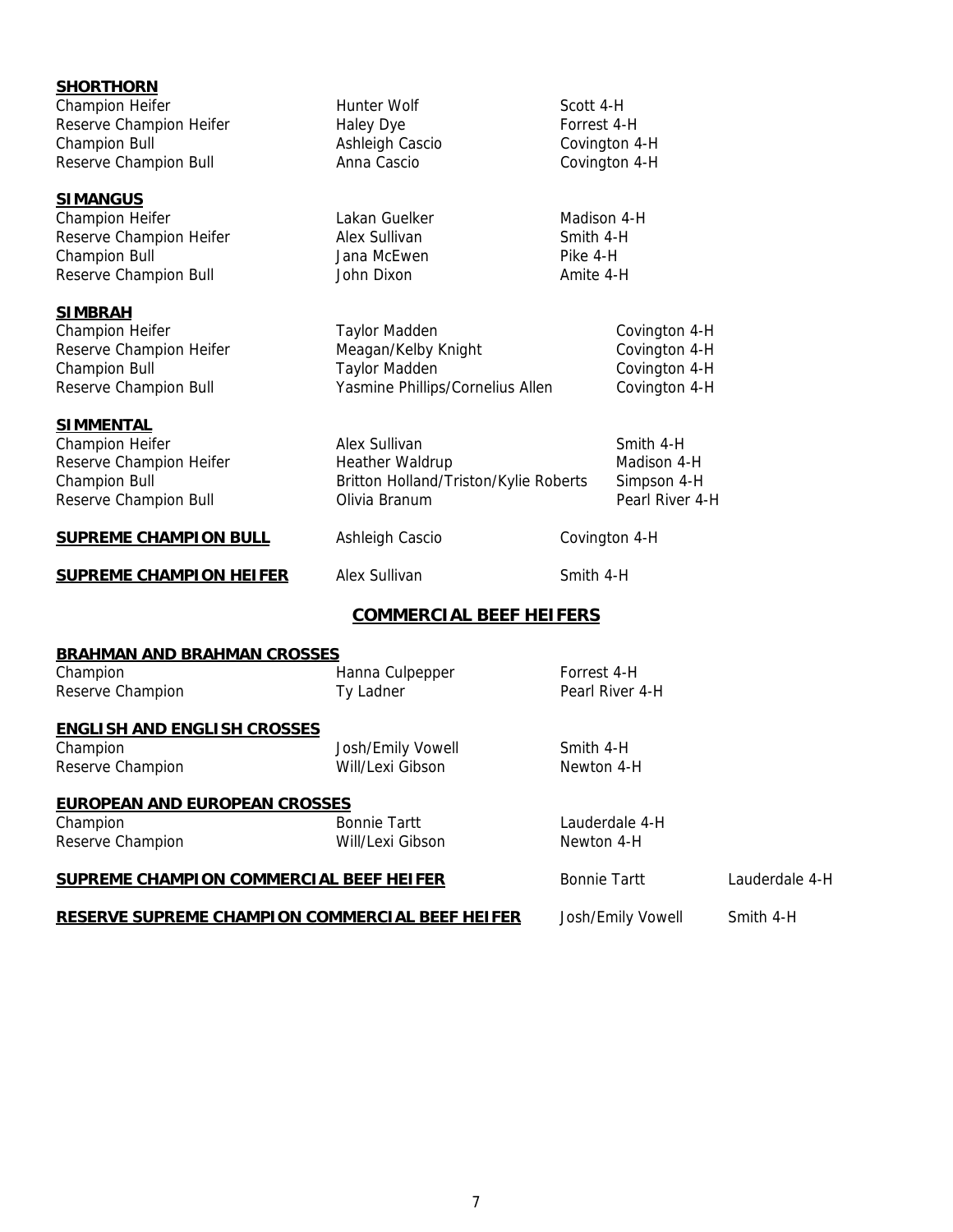# **BEEF SHOWMANSHIP**

(309 Exhibitors)

| Age 8                        |                     | Age 9                     |                     |  |
|------------------------------|---------------------|---------------------------|---------------------|--|
| Jessica Mitchell             | Attala 4-H          | Wesley Byrd               | Greene 4-H          |  |
| Anna Vowell<br>2.            | Leake 4-H           | Anna Wagner               | West Lauderdale FFA |  |
| <b>Frances McMurry</b><br>3. | Lamar 4-H           | Austin Alford<br>3.       | Leake 4-H           |  |
| Jorden Thornton<br>4.        | Hancock 4-H         | Mary Patton Murphy<br>4.  | Sharkey 4-H         |  |
| <b>Britton Holland</b><br>5. | Simpson 4-H         | Amelia Buckley<br>5.      | Covington FFA       |  |
| Andy Byrd<br>6.              | Greene 4-H          | <b>Tyler Diffey</b><br>6. | Holmes 4-H          |  |
| <b>Rylie Melancon</b>        | Franklin 4-H        | Olivia Branum             | Pearl River 4-H     |  |
| <b>Austin Parks</b><br>8.    | Tippah 4-H          | Jose Ruiz<br>8.           | Alcorn 4-H          |  |
| Lamar Clanton<br>9.          | Franklin FFA        | Nathan Pulliam<br>9.      | Stone 4-H           |  |
| 10. Karlea Grace Dixon       | Lawrence County FFA | 10. Makenzi Brooke Bowen  | Lee 4-H             |  |

|    | <b>Age 10</b>        |                           |    | Age 11                       |                   |  |
|----|----------------------|---------------------------|----|------------------------------|-------------------|--|
|    | Ty Reeves            | Leake 4-H                 |    | <b>Austin Roebuck</b>        | Attala 4-H        |  |
| 2. | Lane Walton          | Mantachie FFA             |    | <b>Triston Roberts</b>       | Simpson 4-H       |  |
| 3. | Will Watts           | Lincoln 4-H/Loyd Star FFA | 3. | Kash Miller                  | Smith 4-H         |  |
| 4. | Gabrielle Simpson    | Mantachie FFA             | 4. | <b>Blaise Holder</b>         | Covington 4-H/FFA |  |
| 5. | Chance Robinson      | Panola 4-H                | 5. | McRae Clay                   | Madison 4-H       |  |
| 6. | Diana Holland        | Simpson 4-H               | 6. | <b>Emily Vowell</b>          | Smith 4-H         |  |
|    | Caitlin Hidalgo      | Lee 4-H                   |    | <b>Tyler Stampley</b>        | Panola 4-H        |  |
| 8. | <b>Ethan Brewer</b>  | Greene 4-H                | 8. | <b>Baleigh Grace Sifford</b> | Hinds 4-H         |  |
| 9. | <b>Brooke Manton</b> | Marion 4-H                | 9. | Paige Walters                | Jones 4-H         |  |
|    | 10. Wesley Bryant    | Simpson 4-H               |    | 10. Joseph Windham           | Covington 4-H     |  |

|                             | <b>Age 12</b>       | Age 13                     |                   |
|-----------------------------|---------------------|----------------------------|-------------------|
| Anna Cascio                 | Covington 4-H       | Kody Miller                | Smith 4-H         |
| Jennifer Payne<br>2.        | Jasper 4-H          | <b>Taylor Madden</b>       | Covington 4-H/FFA |
| Jacob Carpenter<br>3.       | Tippah 4-H          | Lakan Guelker<br>3.        | Covington 4-H     |
| Ben Willard<br>4.           | Union 4-H           | <b>Bailey Holder</b><br>4. | Covington 4-H/FFA |
| Elise McMurry<br>5.         | Lamar 4-H           | <b>Taylor Nazary</b><br>5. | Leake 4-H         |
| Makenzie Byrd<br>6.         | Scott 4-H           | <b>Baylee Green</b><br>6.  | Scott 4-H         |
| Macey Nelson                | Walthall 4-H        | <b>Molly Swinney</b>       | Attala 4-H        |
| Mackenzie Byrd<br>8.        | Greene 4-H          | Kollin Davis<br>8.         | Independence FFA  |
| <b>Brittany Goode</b><br>9. | Northeast Jones FFA | Natalie Lyles<br>-9.       | Newton 4-H        |
| 10. Anna Byrd               | Greene 4-H          | 10. Thomas Nazary          | Leake 4-H         |

| Age 14                     |                         | Age 15                      |                          |  |
|----------------------------|-------------------------|-----------------------------|--------------------------|--|
| Joshua Vowell              | <b>Taylorsville FFA</b> | Alex Sullivan               | Smith 4-H                |  |
| Will Gibson<br>2.          | Newton 4-H              | Derek Huffman<br>2.         | Simpson 4-H              |  |
| <b>Taylor McNair</b><br>3. | Hinds 4-H               | Hunter Wolf<br>3.           | Scott 4-H                |  |
| Jessica Smith<br>4.        | Pearl River 4-H         | Kaylee Miller<br>4.         | <b>Greene County FFA</b> |  |
| Carey Haley<br>5.          | Lincoln 4-H             | Miranda Stevens<br>5.       | Union 4-H                |  |
| Cheyenne Ladner<br>6.      | Pearl River 4-H         | <b>Robert Swinney</b><br>6. | Attala 4-H               |  |
| Lacey Roberts              | Forrest 4-H/Petal FFA   | Benjamin Kirkland           | Forrest 4-H/Petal FFA    |  |
| Jacob Manning<br>8.        | Forrest 4-H             | Madison Raybourn<br>8.      | Jones 4-H/West Jones FFA |  |
| Morgan Howe<br>9.          | Stone 4-H               | <b>Brandi James</b><br>9.   | Jones 4-H                |  |
| 10. Justin Taylor          | Independence FFA        | 10. Hanna Culpepper         | Forrest 4-H              |  |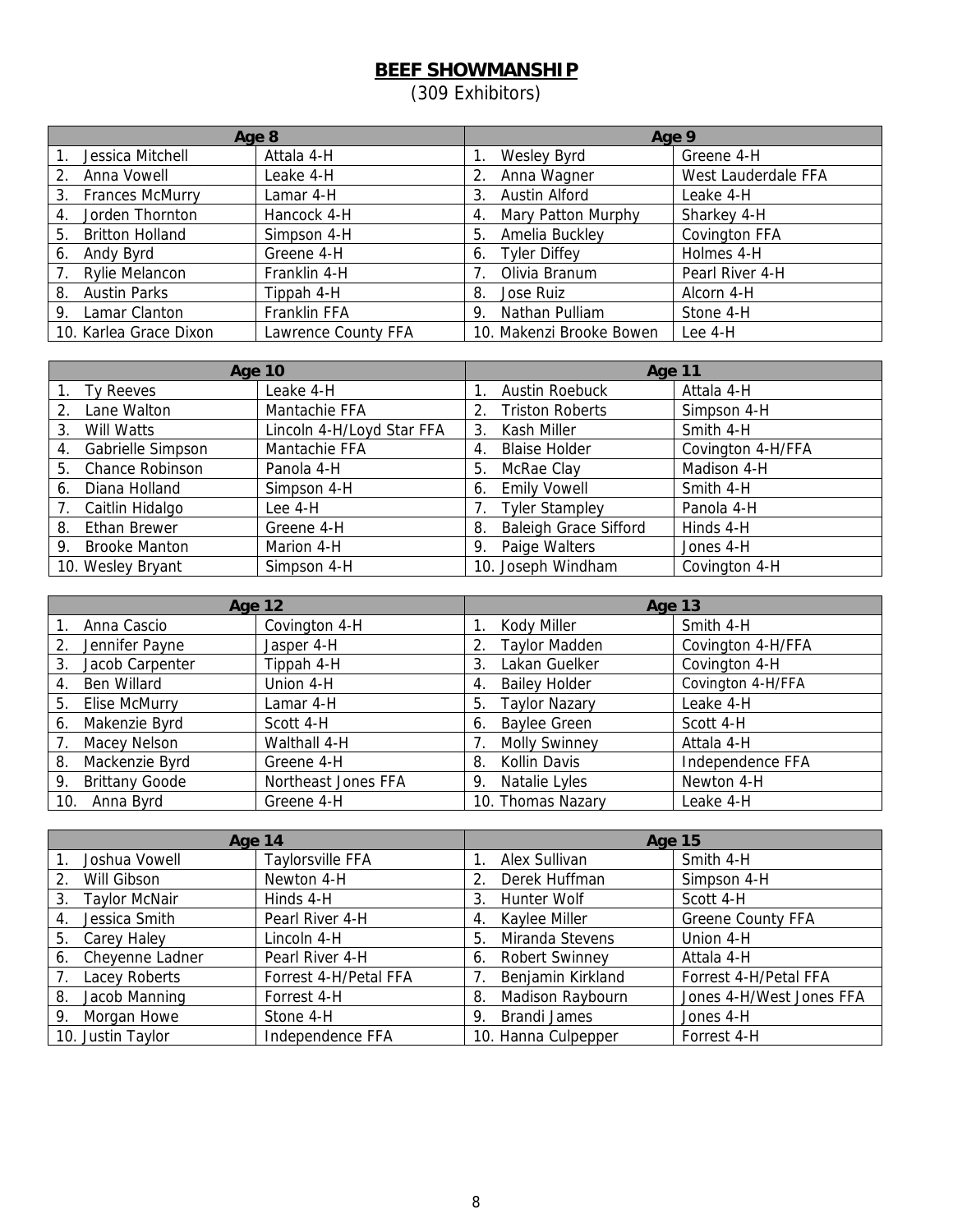|                             | <b>Age 16</b>             | Age 17                    |                           |  |
|-----------------------------|---------------------------|---------------------------|---------------------------|--|
| Ty Ladner                   | Pearl River 4-H           | Cody Maske                | Newton 4-H                |  |
| <b>Tucker Wagner</b><br>2.  | W Lauderdale FFA          | Jake Frasier<br>2.        | Carthage FFA              |  |
| Abbie Moreno<br>3.          | <b>Greene County FFA</b>  | Wes Herrington<br>3.      | Jones 4-H/West Jones FFA  |  |
| <b>Brent Moore</b><br>4.    | Mantachie FFA             | <b>Travis Keene</b><br>4. | Lincoln 4-H/Loyd Star FFA |  |
| <b>Shelby Walters</b><br>5. | Jones 4-H/West Jones FFA  | Danielle Welch<br>5       | Simpson Co. Tech Center   |  |
| Cody Wayne Sumrall<br>6.    | Lincoln 4-H/Loyd Star FFA | Collin Hutcheson<br>6.    | Lee 4-H                   |  |
| Christian Good              | Oktibbeha 4-H             | Cody Dimberg              | Tallahatchie 4-H          |  |
| Candice Killebrew<br>8.     | Hinds 4-H                 | <b>Ashton Gandy</b><br>8. | Tippah 4-H                |  |
| Syd Beasley<br>9.           | Union 4-H                 | Victoria Swinney<br>9.    | Attala 4-H                |  |
| 10. Michael Buckley         | <b>Covington FFA</b>      | 10. Martin Evans          | Tallahatchie 4-H          |  |

|   | Age 18                 |               |     |                  |                           |
|---|------------------------|---------------|-----|------------------|---------------------------|
|   | Ashleigh Cascio        | Covington 4-H | 6.  | Cassie St. Amant | Lincoln 4-H/Loyd Star FFA |
|   | Jack T. Pavne          | Jasper 4-H    |     | Kayla Williams   | Clarke 4-H                |
|   | <b>Chelsie Dobbins</b> | Forrest 4-H   |     | Kasie Yarbrough  | Covington 4-H/FFA         |
|   | Waller Holland         | Panola 4-H    |     | Jessica Swinney  | Attala 4-H                |
| b | Andrew Tucker          | Carthage FFA  | 10. | Ethan Hodges     | <b>Greene County FFA</b>  |

#### ▶**HERDSMEN'S AWARDS** – Junior Beef Division

1. Rankin 4-H/Pelahatchie FFA 2. Scott 4-H 3. Hinds 4-H

# **MARKET STEERS**

#### **PROSPECT**

Res Champion English & Cross Mallory Holder, Jasper 4-H

Champion European & Cross Jessey Withers, Leake 4-H Res Champion European & Cross Will Watts, Lincoln 4-H

Champion Brahman & Cross Cody Maske, Newton 4-H

# **Res Champion Prospect Steer** Cody Maske, Newton 4-H

#### **PROGRESS**

Champion English & Cross **Benjamin Kirkland, Forrest 4-H/Petal FFA** 

Res Champion Brahman & Cross Madison Raybourn, Jones 4-H/West Jones FFA

Grand Champion Prospect Steer Benjamin Kirkland, Forrest 4-H/Petal FFA

Champion English & Cross Tucker/Anna Wagner, West Lauderdale FFA Res Champion English & Cross Wes Herrington, Jones 4-H/West Jones FFA

Champion European & Cross Tucker/Anna Wagner, West Lauderdale FFA Res Champion European & Cross Frances/Elise/Colton McMurry, Lamar 4-H

Champion Brahman & Cross Wes Herrington, Jones 4-H/West Jones FFA Res Champion Brahman & Cross Christian Goode, Oktibbeha 4-H

**Grand Champion Progress Steer** Tucker/Anna Wagner, West Lauderdale FFA **Res Champion Progress Steer** Tucker/Anna Wagner, West Lauderdale FFA

# **MARKET LAMBS**

#### **CROSSBRED**

Champion Kathryn/Harris/David Dooley Yazoo 4-H Reserve Champion Terri Peyton Terri Peyton Nazoo 4-H State Bred Champion Kathryn/Harris/David Dooley Yazoo 4-H Res. State Bred Champion **Marley Gill Hinds 4-H** Hinds 4-H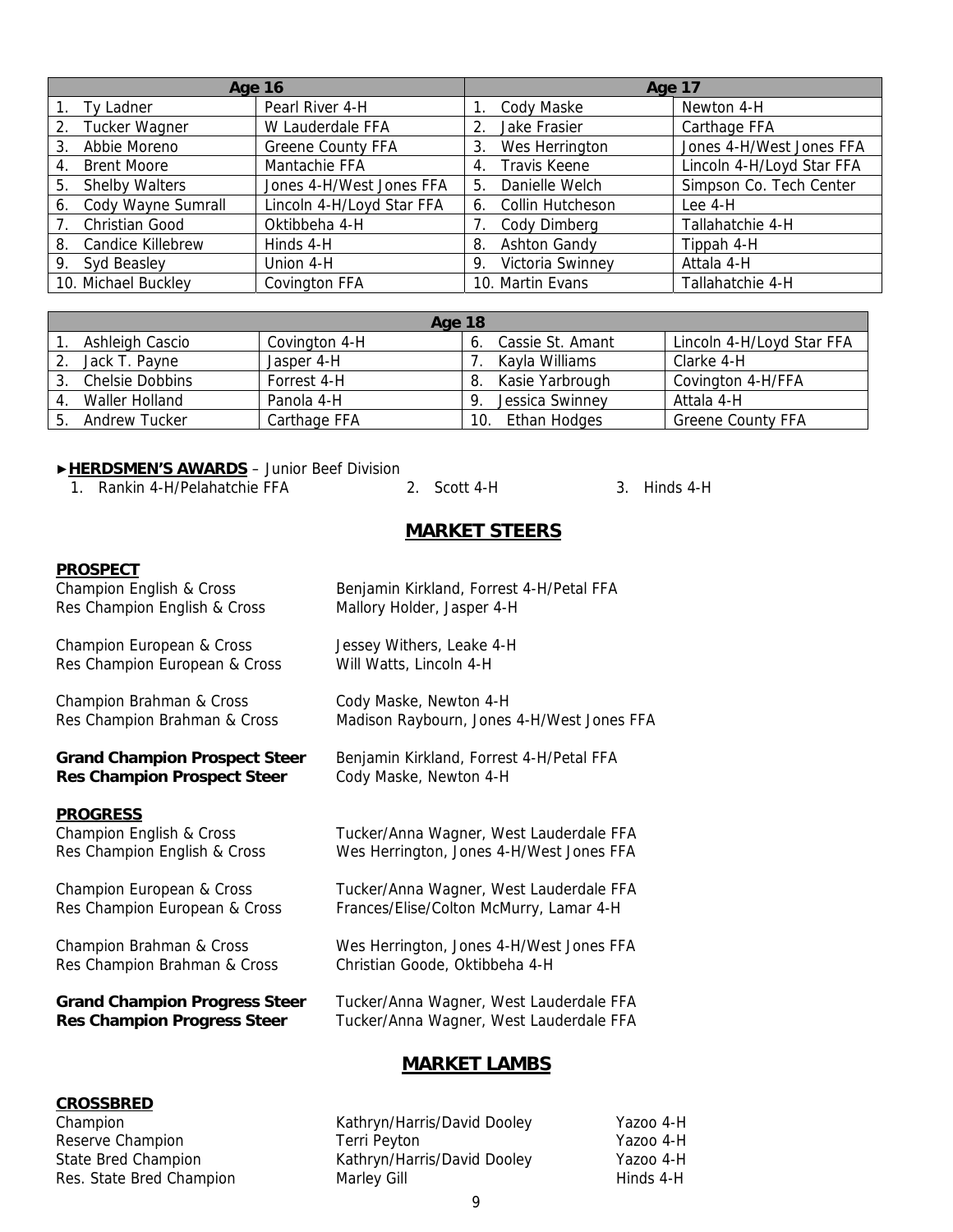| <b>DORSET</b>                           |                                                   |                        |
|-----------------------------------------|---------------------------------------------------|------------------------|
| Champion                                | Grant/Savannah Stevens                            | Rankin 4-H             |
| Reserve Champion<br>State Bred Champion | <b>Ashley Douglas</b><br>Adrian/Carolyn Robertson | Hinds 4-H<br>Smith 4-H |
| Res. State Bred Champion                | Adrian/Carolyn Robertson                          | Smith 4-H              |
|                                         |                                                   |                        |
| <b>HAMPSHIRE</b>                        |                                                   |                        |
| Champion                                | Robyn/Tyler/John Ryan Soignier                    | Hinds 4-H              |
| Reserve Champion                        | Robyn/Tyler/John Ryan Soignier                    | Hinds 4-H              |
| <b>State Bred Champion</b>              | Robyn/Tyler/John Ryan Soignier                    | Hinds 4-H              |
| Res. State Bred Champion                | Jacob Bell                                        | Hinds 4-H              |
| <b>OXFORD &amp; OTHER BREEDS</b>        |                                                   |                        |
| Champion                                | Terri Peyton                                      | Yazoo 4-H              |
| Reserve Champion                        | Haley/Ranni Middleton                             | Smith 4-H              |
| <b>State Bred Champion</b>              | Haley/Ranni Middleton                             | Smith 4-H              |
| Res. State Bred Champion                | Madyson Rainey Gibson                             | Scott 4-H              |
| <b>SHROPSHIRE</b>                       |                                                   |                        |
| Champion                                | <b>Waller Family</b>                              | Hinds 4-H              |
| Reserve Champion                        | Grant/Savannah Stevens                            | Rankin 4-H             |
| <b>State Bred Champion</b>              | <b>Waller Family</b>                              | Hinds 4-H              |
| Res. State Bred Champion                | Grant/Savannah Stevens                            | Rankin 4-H             |
| <b>SUFFOLK</b>                          |                                                   |                        |
| Champion                                | Pate/Lauren DeMuth                                | Hinds 4-H              |
| Reserve Champion                        | Jacob Bell                                        | Hinds 4-H              |
| <b>State Bred Champion</b>              | Pate/Lauren DeMuth                                | Hinds 4-H              |
| Res. State Bred Champion                | Jacob Bell                                        | Hinds 4-H              |
| <b>Grand Champion</b>                   | Kathryn/Harris/David Dooley                       | Yazoo 4-H              |
| <b>Reserve Grand Champion</b>           | Robyn/Tyler/John Ryan Soignier                    | Hinds 4-H              |
| <b>State Bred Grand Champion</b>        | Kathryn/Harris/David Dooley                       | Yazoo 4-H              |
| <b>State Bred Res. Grand Champion</b>   | Lauren/Pate DeMuth                                | Hinds 4-H              |

# **LAMB SHOWMANSHIP**

(77 Exhibitors)

| Age 8 |                       |                  | Age 9 |                       |                |
|-------|-----------------------|------------------|-------|-----------------------|----------------|
|       | Jacob Bell            | Hinds 4-H        |       | <b>Wyatt Chambley</b> | Montgomery 4-H |
| 2.    | Andrew Lay            | Hinds 4-H        |       | John Ryan Soignier    | Hinds 4-H      |
| 3.    | Maggie Waller         | Hinds 4-H        | 3.    | Carolyn Robertson     | Smith 4-H      |
| 4.    | Ranni Middleton       | Raleigh FFA      | 4.    | Parker Williams       | Madison 4-H    |
| 5.    | Erin Douglas          | Tallahatchie 4-H | 5.    | Kali Grace Cotten     | Yazoo 4-H      |
| 6.    | Katie Lewis           | Hinds 4-H        | 6.    | <b>Trevor Walters</b> | Madison 4-H    |
|       | Emma Morgan Duerstock | DeSoto 4-H       |       | Myka Duckworth        | Smith 4-H      |
| 8.    | <b>Blake Martin</b>   | Rankin 4-H       |       |                       |                |
| 9.    | Sara Grace Hannah     | Raleigh FFA      |       |                       |                |
| 10.   | Anna Carolyn Lott     | Sunflower 4-H    |       |                       |                |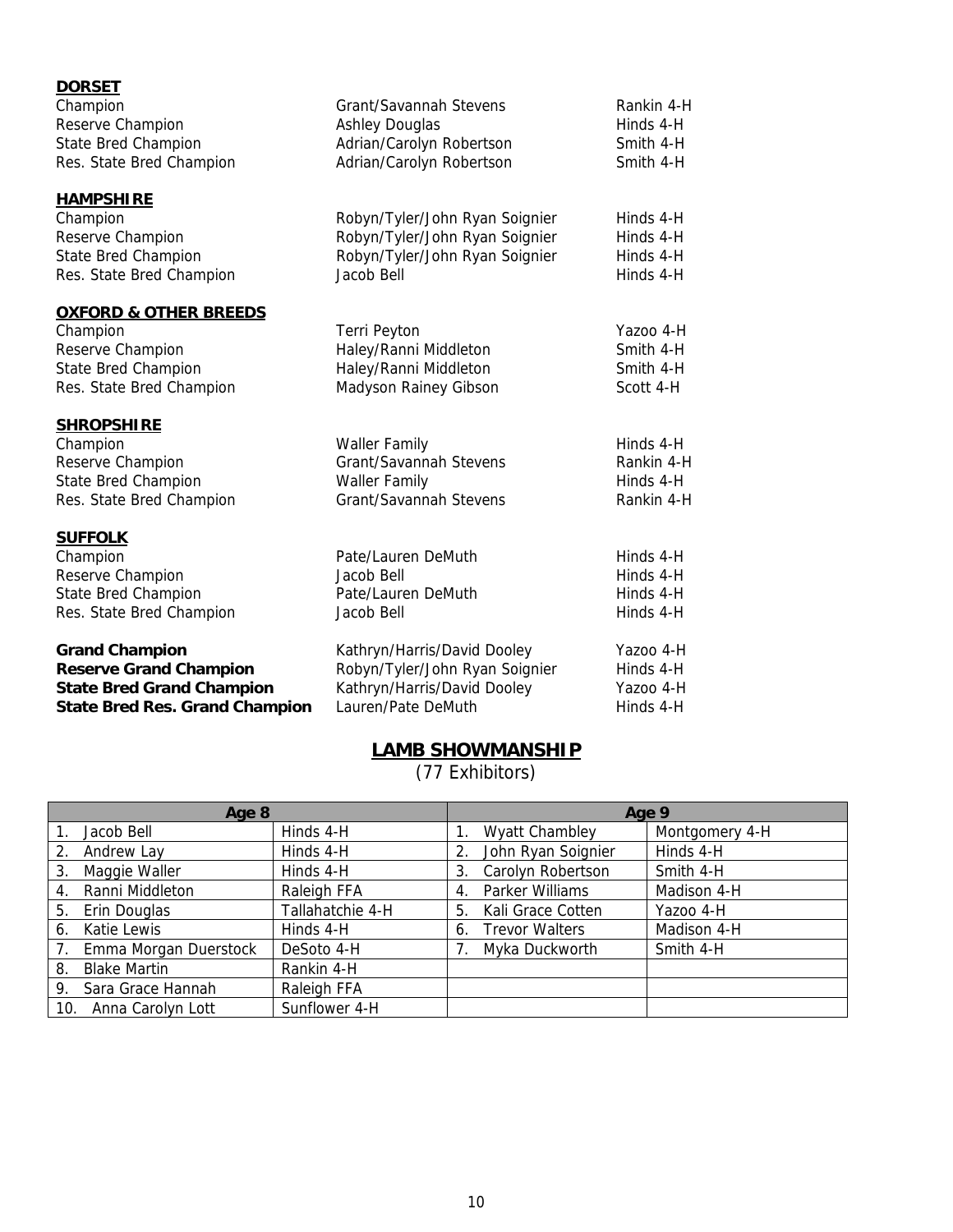| <b>Age 10</b>              |                  | Age 11                       |             |
|----------------------------|------------------|------------------------------|-------------|
| Madyson Gibson             | Scott 4-H        | Savannah Stevens             | Rankin 4-H  |
| Myleah Elise Woods<br>2.   | Hinds 4-H        | Ava Waller<br>2.             | Hinds 4-H   |
| Adam Dean<br>3.            | DeSoto 4-H       | <b>Baleigh Sifford</b><br>3. | Hinds 4-H   |
| Rachel Yarbrough<br>4.     | Hinds 4-H        | Faith Hannah<br>4.           | Raleigh FFA |
| Adam Hannah<br>5.          | Raleigh FFA      | Mack Crocker<br>5.           | Simpson 4-H |
| Micah B. Cook<br>6.        | DeSoto 4-H       |                              |             |
| Benjamin Brasher           | Tallahatchie 4-H |                              |             |
| Sean Middleton<br>8.       | Taylorsville FFA |                              |             |
| <b>Kelsey Purvis</b><br>9. | Hinds 4-H        |                              |             |
| 10. Patricia Davis         | Tate 4-H         |                              |             |

|                  | <b>Age 12</b>         |                         |    | Age 13               |              |
|------------------|-----------------------|-------------------------|----|----------------------|--------------|
|                  | <b>Ashley Douglas</b> | Hinds 4-H               |    | <b>Grant Stevens</b> | Rankin 4-H   |
| 2.               | <b>Tyler Soignier</b> | Hinds 4-H               | 2. | Elizabeth Hey        | Leflore 4-H  |
| 3.               | Landon Hodges         | Yazoo 4-H               | 3. | Meagan Martin        | Florence FFA |
| $\overline{4}$ . | William Christiansen  | Oktibbeha 4-H           | 4. | Adrian Robertson     | Smith 4-H    |
| 5.               | Jennifer Payne        | Jasper 4-H              | 5. | Rusch Ragland        | Yazoo 4-H    |
|                  | 6. Kayla Duerstock    | DeSoto 4-H              | 6. | Makayla Scott        | Tate 4-H     |
|                  | Casey Middleton       | <b>Taylorsville FFA</b> |    |                      |              |
| 8.               | Macy Marchand         | DeSoto 4-H              |    |                      |              |
| 9.               | Caleb McBride         | Montgomery 4-H          |    |                      |              |

| Age 14 |                      | <b>Age 15</b> |    |                        |                |
|--------|----------------------|---------------|----|------------------------|----------------|
|        | Kathryn Dooley       | Yazoo 4-H     |    | <b>Haley Middleton</b> | Raleigh FFA    |
|        | 2. Carly Stocks      | Hinds 4-H     |    | Jace McCardle          | Copiah 4-H     |
| 3.     | <b>Taylor McNair</b> | Hinds 4-H     |    | Anna Beth Mayhugh      | Lawrence 4-H   |
| 4.     | Anna Claire Lay      | Hinds 4-H     | 4. | <b>Brady Chambley</b>  | Montgomery 4-H |
| 5.     | Hailey Ann Lamb      | DeSoto 4-H    | 5. | Orry Yarbrough         | Hinds 4-H      |
| 6.     | Victoria Davis       | Tate 4-H      | 6. | Matthew Christiansen   | Oktibbeha 4-H  |
|        | Colby Cook           | DeSoto 4-H    |    | Rachel Wilson          | Rankin 4-H     |

| <b>Age 16</b>       |             | <b>Ages 17-18</b>     |             |  |
|---------------------|-------------|-----------------------|-------------|--|
| 1. Marley Gill      | Hinds 4-H   | Jessica Wilson        | Rankin 4-H  |  |
| 2. Pate DeMuth      | Hinds 4-H   | Marley McCardle<br>2. | Copiah 4-H  |  |
| 3. Robyn Soignier   | Hinds 4-H   | Jack T. Payne<br>3.   | Jasper 4-H  |  |
| 4. Alex Gilreath    | Raleigh FFA | Brian Layton<br>4.    | Simpson 4-H |  |
| Lauren DeMuth<br>5. | Hinds 4-H   |                       |             |  |
| 6. Terri Peyton     | Yazoo 4-H   |                       |             |  |
| David Hey<br>7.     | Leflore 4-H |                       |             |  |
| 8. Katy Penney      | Lee 4-H     |                       |             |  |
| 9. Ashley Kerr      | Sharkey 4-H |                       |             |  |

# **DUTSTANDING SHEPHERD AWARD**<br>1. Yazoo 4-H 2. Sharkey 4-H

1. Yazoo 4-H 2. Sharkey 4-H 3. Scott 4-H

# **MARKET SWINE**

Champion Lightweight Kamryn/Kellar Otts, Bolivar 4-H Res. Champion Lightweight Tray Tucker, Forrest 4-H/Brooklyn FFA MS Bred Champion Marlee Cameron, Forrest 4-H MS Bred Reserve Champion Coates/Lydia June Hinton, Jasper 4-H

Champion Middleweight Tray Tucker, Forrest 4-H/Brooklyn FFA<br>
Res. Champion Middleweight Kaitlyn Hammons, Raleigh FFA Kaitlyn Hammons, Raleigh FFA MS Bred Champion Sarah Beth/James Patrick Hinton, Jasper 4-H MS Bred Reserve Champion Meagan Blackwell, Forrest 4-H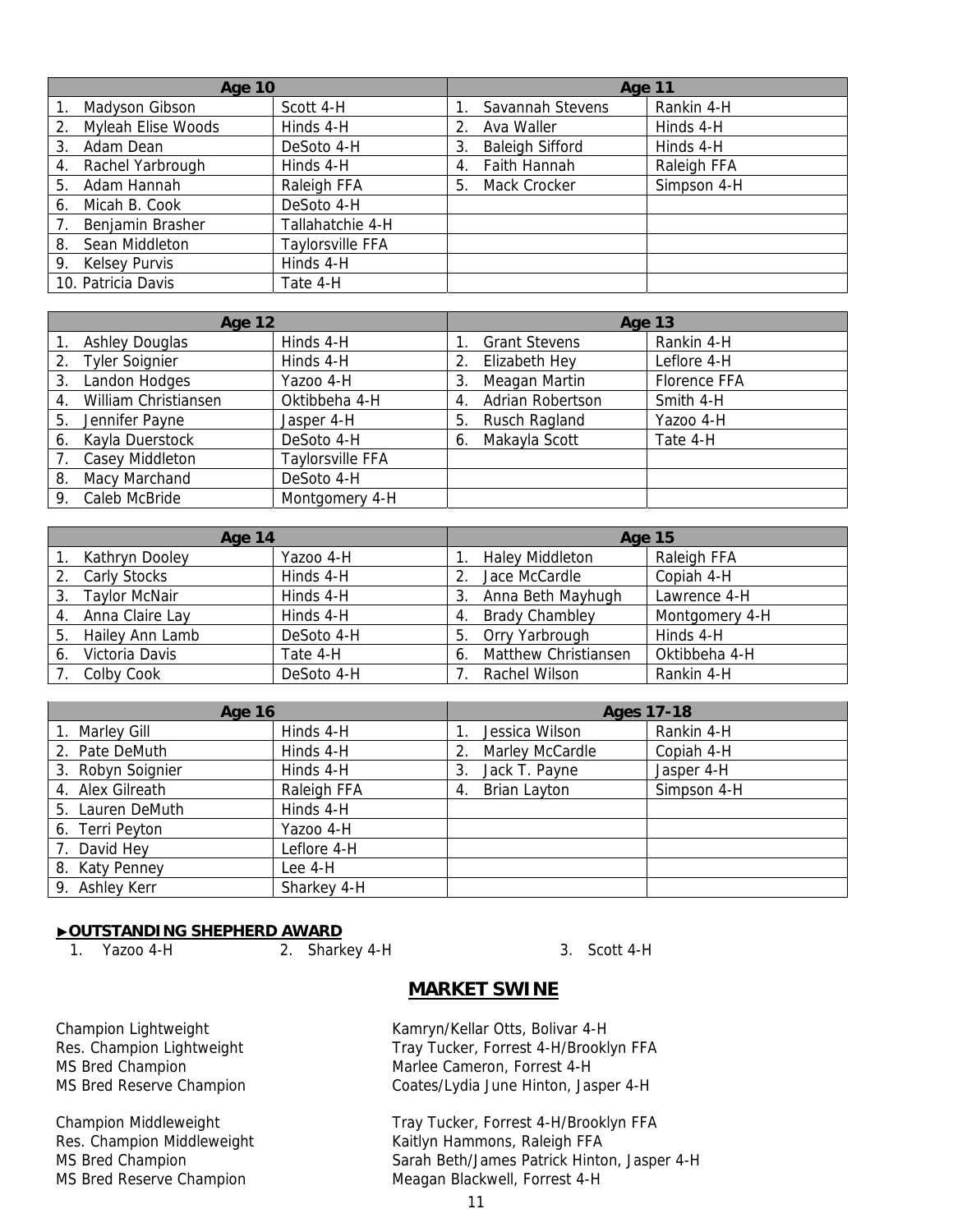Champion Heavyweight **Jason Arender, Raleigh FFA** MS Bred Reserve Champion **And American** Superior and Champion

# **Res. Grand Champion Res. Grand Champion Kaitlyn Hammons, Raleigh FFA MS Bred Reserve Grand Champion** Coates/Lydia June Hinton, Jasper 4-H

Res. Champion Heavyweight Haley/Taylor Shamblin/Wes Tatum, Boliver 4-H MS Bred Champion Coates/Lydia June Hinton, Jasper 4-H

**Grand Champion** Tray Tucker, Forrest 4-H/Brooklyn FFA **MS Bred Grand Champion Sarah Beth/James Patrick Hinton, Jasper 4-H** 

# **SWINE SHOWMANSHIP**

(14 Exhibitors)

| Age 8-9 |                     | Age 10-11   |             |             |
|---------|---------------------|-------------|-------------|-------------|
|         | John Thomas Murtagh | Holmes 4-H  | Kamryn Otts | Bolivar 4-H |
|         | Wes Tatum           | Bolivar 4-H |             |             |
|         | Kellar Otts         | Bolivar 4-H |             |             |
|         | Taylor Shamblin     | Bolivar 4-H |             |             |

| Age 12-13 |                  | Age 14-15             |                  |                          |
|-----------|------------------|-----------------------|------------------|--------------------------|
|           | Hallie Murtagh   | Holmes 4-H            | Trav Tucker      | Forrest 4-H/Brooklyn FFA |
|           | Joretta Ellison. | Forrest 4-H/Petal FFA | Jake Killebrew   | Holmes 4-H               |
|           | Janson Arender   | Raleigh FFA           | Meagan Blackwell | Forrest 4-H              |

| Age 16-18           |             |  |  |  |  |
|---------------------|-------------|--|--|--|--|
| 1. Haley Shamblin   | Bolivar 4-H |  |  |  |  |
| 2. Willetta Clinton | Forrest 4-H |  |  |  |  |
| Marlee Cameron      | Forrest 4-H |  |  |  |  |

# **DAIRY CATTLE**

#### **AYRSHIRE**

| Junior Champion               | Luke/Christopher Shaw | Pearl River 4-H |
|-------------------------------|-----------------------|-----------------|
| Reserve Junior Champion       | Olivia Frazier        | Pontotoc 4-H    |
| Senior Champion               |                       |                 |
| Reserve Senior Champion       |                       |                 |
| <b>Grand Champion</b>         |                       |                 |
| <b>Reserve Grand Champion</b> | --------------        | --------------  |
| <b>BROWN SWISS</b>            |                       |                 |
| Junior Champion               | Carlie Smith          | Pearl River 4-H |
| Reserve Junior Champion       | Carlie Smith          | Pearl River 4-H |
| Senior Champion               |                       | --------------  |
| Reserve Senior Champion       |                       |                 |
| <b>Grand Champion</b>         |                       |                 |
| <b>Reserve Grand Champion</b> | ------------          |                 |
| <b>GUERNSEY</b>               |                       |                 |
| Junior Champion               | <b>Hunter Garrett</b> | Lee 4-H         |

Reserve Junior Champion **Isaac Burcham Pontotoc 4-H** Isaac Burcham Pontotoc 4-H Senior Champion **Example 2** Hunter Garrett **Lee 4-H** Reserve Senior Champion **Audrie/Hannah/Ashlyn Foster** Pontotoc 4-H **Grand Champion Hunter Garrett** Lee 4-H **Reserve Grand Champion Audrie/Hannah/Ashlyn Foster** Pontotoc 4-H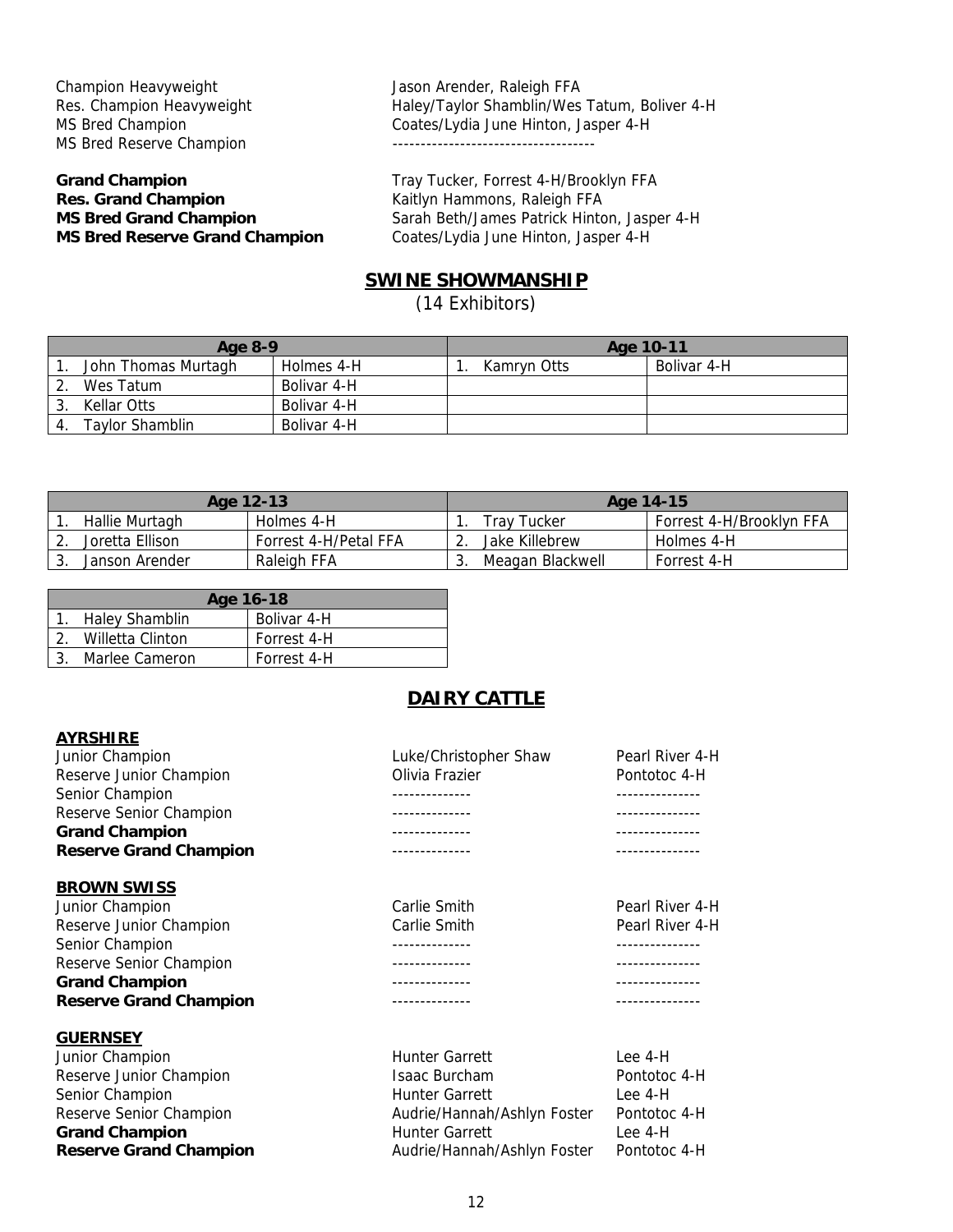| <b>HOLSTEIN</b><br>Junior Champion | Lee Brand            | Monroe 4-H |
|------------------------------------|----------------------|------------|
| Reserve Junior Champion            | Marley/Jace McCardle | Copiah 4-H |
| Senior Champion                    | Marley/Jace McCardle | Copiah 4-H |
| Reserve Senior Champion            | Lee Brand            | Monroe 4-H |
| <b>Grand Champion</b>              | Marley/Jace McCardle | Copiah 4-H |
| <b>Reserve Grand Champion</b>      | Lee Brand            | Monroe 4-H |
| <b>JERSEY</b>                      |                      |            |

| ノレハンレー                        |                        |             |
|-------------------------------|------------------------|-------------|
| Junior Champion               | Shane Jackson          | Lincoln 4-H |
| Reserve Junior Champion       | Shane Jackson          | Lincoln 4-H |
| Senior Champion               | Shane Jackson          | Lincoln 4-H |
| Reserve Senior Champion       | <b>Charlotte Drane</b> | Copiah 4-H  |
| <b>Grand Champion</b>         | Shane Jackson          | Lincoln 4-H |
| <b>Reserve Grand Champion</b> | <b>Charlotte Drane</b> | Copiah 4-H  |
|                               |                        |             |

# **JUNIOR COMMERCIAL DAIRY HEIFER SHOW**

| <b>Grand Champion Heifer</b>         | Hannah Marien        | Pearl River 4-H |
|--------------------------------------|----------------------|-----------------|
| <b>Reserve Grand Champion Heifer</b> | Marley/Jace McCardle | Copiah 4-H      |

# **DAIRY SHOWMANSHIP**

(46 Exhibitors)

| Ages 8-9 |                          |                  | <b>Ages 10-11</b>                           |  |  |
|----------|--------------------------|------------------|---------------------------------------------|--|--|
|          | Ross Bounds              | Newton 4-H       | Chickasaw 4-H<br>Sandy Garner               |  |  |
| 2.       | Isaac Burcham            | Pontotoc 4-H     | <b>Gracie Smith</b><br>Pearl River 4-H      |  |  |
| 3.       | Micaela M. Beason        | Neshoba 4-H      | Garner Holcomb<br>Pontotoc 4-H<br>3.        |  |  |
| 4.       | <b>Charlotte Drane</b>   | Copiah 4-H       | <b>Hunter Garrett</b><br>Lee 4-H<br>4.      |  |  |
| 5.       | Emma Rowlen              | Webster 4-H      | Rachel Harris<br>Pearl River 4-H<br>5.      |  |  |
| 6.       | Shane Jackson            | Lincoln 4-H      | Monroe 4-H<br>Lee Brand<br>6.               |  |  |
|          | Mary Margaret McReynolds | Oktibbeha 4-H    | Webster 4-H<br>Kathrine Rowlen              |  |  |
| 8.       | Oree Carmichael          | Newton 4-H       | Nancy Hartfield<br>Lamar 4-H<br>8.          |  |  |
| 9.       | Anna Wagner              | W Lauderdale FFA | <b>Alex Cooley</b><br>Pearl River 4-H<br>9. |  |  |
|          |                          |                  | 10. Emma Cooley<br>Pearl River 4-H          |  |  |

| <b>Ages 12-13</b>              |                 | <b>Ages 14-15</b>      |                 |  |
|--------------------------------|-----------------|------------------------|-----------------|--|
| Colin Wall                     | Oktibbeha 4-H   | Katelyn Nicholson      | Newton 4-H      |  |
| Ashlyn Foster<br>2.            | Pontotoc 4-H    | Jace McCardle          | Copiah 4-H      |  |
| John McReynolds, III<br>3.     | Oktibbeha 4-H   | John Mark Johnson      | Lee 4-H         |  |
| Carlie Smith<br>4.             | Pearl River 4-H | Lauren Smith<br>4.     | Pearl River 4-H |  |
| <b>Audrey Carmichael</b><br>5. | Newton 4-H      | Hannah Marien<br>5.    | Pearl River 4-H |  |
| Cole Beason<br>6.              | Neshoba 4-H     | Sarah Carmichael<br>6. | Newton 4-H      |  |
| <b>Hannah Foster</b><br>7.     | Pontotoc 4-H    | Jessica Smith          | Pearl River 4-H |  |
| Peyton Rhodes<br>8.            | Rankin 4-H      | Annalea Munn<br>8.     | Pontotoc 4-H    |  |
| Matthew Hartfield<br>9.        | Lamar 4-H       |                        |                 |  |
| 10. Dustin Bain                | Prentiss 4-H    |                        |                 |  |

| Ages 16-18 |                 |                 |   |                |              |
|------------|-----------------|-----------------|---|----------------|--------------|
|            | Marley McCardle | Copiah 4-H      | O | Jace Conerly   | Walthall 4-H |
|            | Cody Maske      | Newton 4-H      |   | Clint Walker   | Newton 4-H   |
|            | Shannon Smith   | Pearl River 4-H | 8 | Olivia Frazier | Pontotoc 4-H |
|            | Clint Wall      | Oktibbeha 4-H   |   |                |              |
| 5.         | Tucker Wagner   | Lauderdale 4-H  |   |                |              |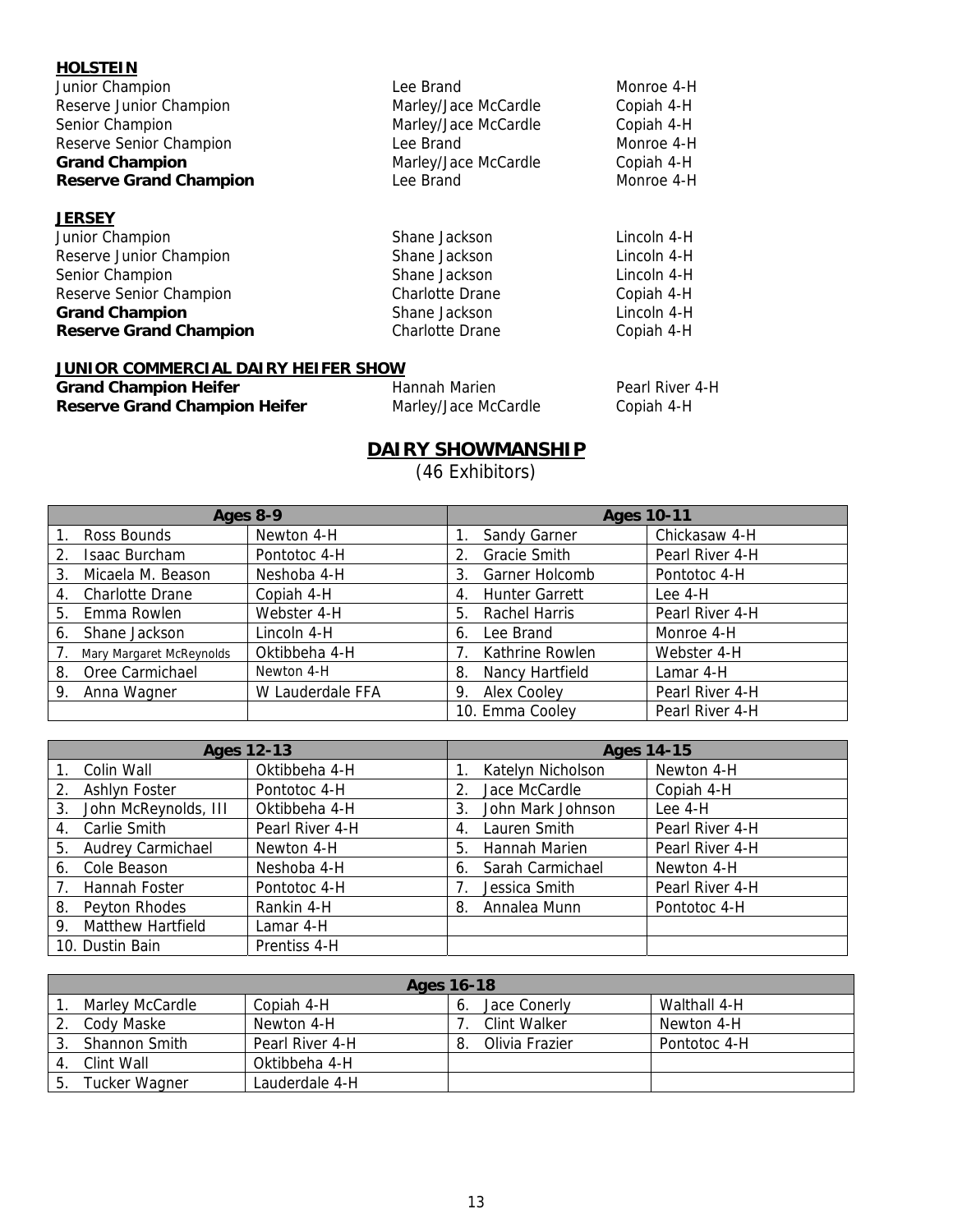#### **JUNIOR 4-H DAIRY QUIZ BOWL**

- 1. Chickasaw/Monroe Sandy Garner, Lee Brand 1. Lee Brand, Monroe 4-H
- 2. Oktibbeha Janiece Pigg, Abi Smith 2. Janiece Pigg, Oktibbeha 4-H
- 3. Webster Kathrine Rowlen, Emmie Rowlen 3. Abi Smith, Oktibbeha 4-H

# **COUNTY HERD**

- 1. Pearl River Jerseys
- 2. Oktibbeha Jerseys
- 3. Pontotoc Jerseys
- 4. Lee Jerseys

# **PRETTY COW CONTEST**

- 1. Kathrine Rowlen, Webster County
- 2. Emmie Rowlen, Webster County
- 3. Lauren Bryant, Tippah County

# **HERDSMEN'S AWARD** - Junior Dairy Division

- 1. Newton 4-H
- 2. Neshoba 4-H
- 3. Lauderdale 4-H

# **DAIRY CATTLE SWEETHEART CONTEST**

| <b>Junior Sweetheart</b> | Gracie Smith, Pearl River 4-H  |
|--------------------------|--------------------------------|
| Senior Sweetheart        | Jessica Smith, Pearl River 4-H |

# **OUTSTANDING JERSEY JUNIOR GIRL**

Hannah Foster, Pontotoc County

# **OUTSTANDING JERSEY SENIOR GIRL**

Jessica Smith, Pearl River County

#### **OUTSTANDING HOLSTEIN JUNIOR GIRL**

Rachel Harris, Pearl River County

# **MARKET GOATS**

Champion Lightweight Res. Champion Lightweight State Bred Champion Reserve State Bred Champion

Champion Middleweight Dakota Rogers, Smith 4-H

Res. Champion Light Heavyweight Dakota Rogers, Smith 4-H State Bred Champion **Dakota Rogers, Smith 4-H** 

Champion Heavyweight **Alex Sullivan, Smith 4-H** Reserve Champion Heavyweight **Alex Sullivan, Smith 4-H** State Bred Champion Alex Sullivan, Smith 4-H Reserve State Bred Champion Hayden Neal, Scott 4-H

| Madalyn Turner, Forrest 4-H |
|-----------------------------|
| Miranda Stevens, Union 4-H  |
| Miranda Stevens, Union 4-H  |
| Victoria Chalk, Rankin 4-H  |

Res. Champion Middleweight Michael/Will Magee, Panola 4-H State Bred Champion **Alexandra Pittman, Forrest 4-H** Reserve State Bred Champion Bailey/Cassidy Turbville, Madison 4-H

Champion Light Heavyweight Anna Beth Mayhugh, Lawrence 4-H Reserve State Bred Champion Bailey/Cassidy Turbville, Madison 4-H

Team and the contract of the contract of the contract of the contract of the contract of the contract of the contract of the contract of the contract of the contract of the contract of the contract of the contract of the c

- 
- 
-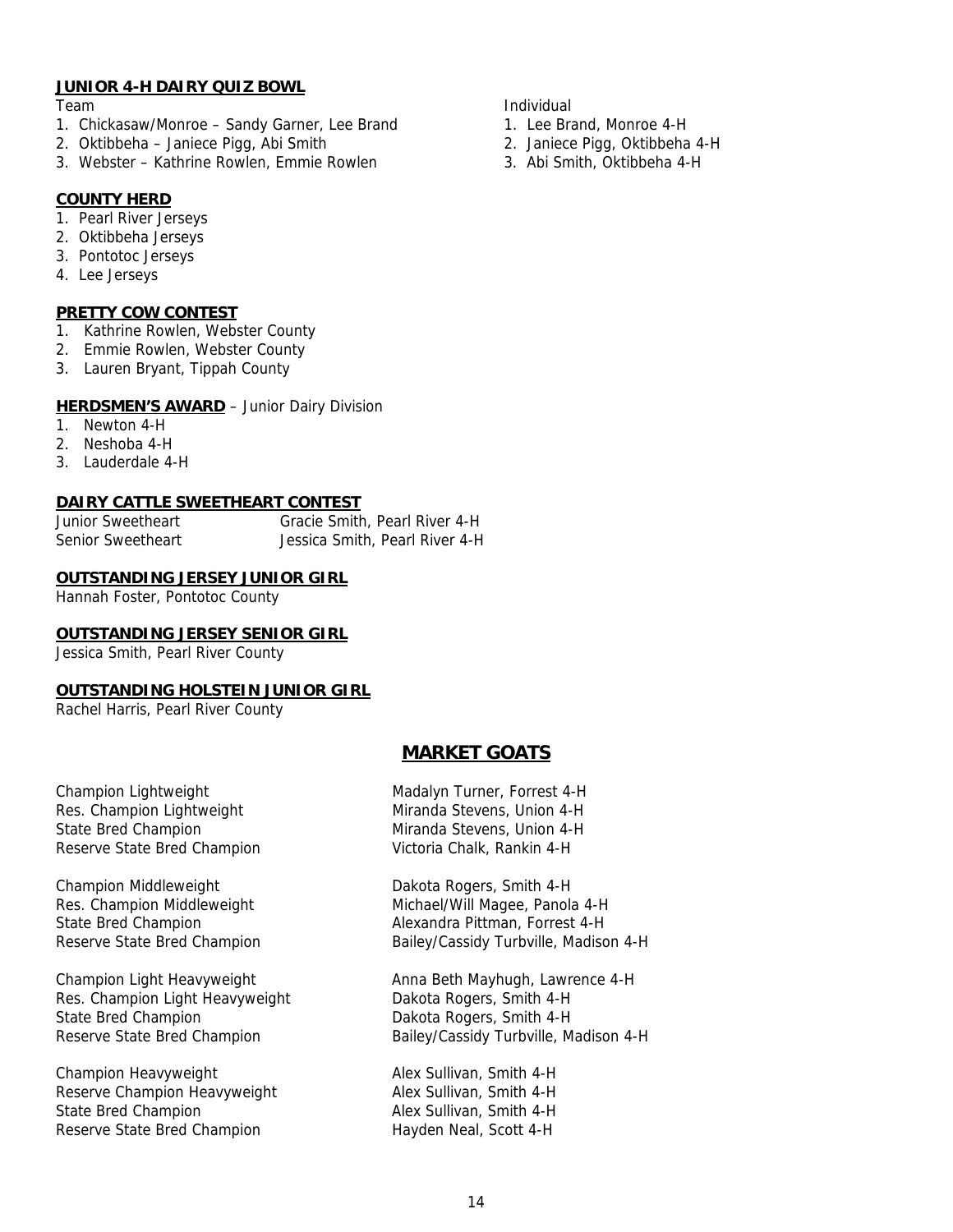**Grand Champion** Dakota Rogers, Smith 4-H **Reserve Grand Champion Anna Beth Mayhugh, Lawrence 4-H State Bred Grand Champion** Alex Sullivan, Smith 4-H **Reserve State Bred Grand Champion** Alexandra Pittman, Forrest 4-H

# **MEAT GOAT PRINCESS**

Junior Princess C.J. Weddle Calhoun 4-H Senior Princess Sarah Turner New Sarah Turner Camar 4-H

# **COMMERCIAL MEAT GOAT DOES**

Champion Lightweight Alexandra Pittman, Forrest 4-H Res. Champion Lightweight Taylor Causey, Lee 4-H/Nettleton FFA State Bred Champion **Alexandra Pittman, Forrest 4-H** Reserve State Bred Champion Zachary Brown, Forrest 4-H

Champion Middleweight Tray Tucker, Forrest 4-H/Brooklyn FFA Res. Champion Middleweight Mary Scott/Kate Street, Sunflower 4-H State Bred Champion Tray Tucker, Forrest 4-H/Brooklyn FFA Reserve State Bred Champion Mary Scott/Kate Street, Sunflower 4-H

Champion Light Heavyweight Lyndsey Paige Hill, Montgomery 4-H Res. Champion Light Heavyweight Carley Pettigrew, Lee 4-H State Bred Champion **Lyndsey Paige Hill, Montgomery 4-H** Reserve State Bred Champion Carley Pettigrew, Lee 4-H

Champion Heavyweight Tray Tucker, Forrest 4-H/Brooklyn FFA Reserve Champion Heavyweight Josey Nations, Lawrence FFA State Bred Champion Josey Nations, Lawrence FFA Reserve State Bred Champion **Hunter Aldridge, Lee 4-H** 

**Grand Champion** Tray Tucker, Forrest 4-H/Brooklyn FFA **Reserve Grand Champion** Alexandra Pittman, Forrest 4-H **State Bred Grand Champion** Tray Tucker, Forrest 4-H/Brooklyn FFA **Reserve State Bred Grand Champion** Alexandra Pittman, Forrest 4-H

# **GOAT SHOWMANSHIP**

(148 Exhibitors)

| Age 8       |                     | Age 9                 |    |                      |                  |
|-------------|---------------------|-----------------------|----|----------------------|------------------|
|             | Cassidy Turbville   | Madison 4-H           |    | Walker Holcomb       | Sharkey 4-H      |
| 2.          | Laine Bryant        | Simpson 4-H           | 2. | Dakota Rogers        | Smith 4-H        |
| 3.          | Madalyn Turner      | Forrest 4-H           | 3. | Shelby Gipson        | Pike 4-H         |
| 4.          | Jacob Broome        | Jones 4-H/S Jones FFA | 4. | Shelby Abrams        | Chickasaw 4-H    |
| 5.          | Lacy Raines         | Union 4-H             | 5. | Jaeleigh Ann Girard  | Yazoo 4-H        |
| 6.          | Jacob Ramage        | Lafayette 4-H/FFA     | 6. | <b>Josey Nations</b> | Lawrence Co. FFA |
| $7_{\cdot}$ | Parker Winter       | Calhoun 4-H           |    | Kelsey Kimzey        | Panola 4-H       |
| 8.          | Briana Massey       | Lafayette 4-H/FFA     | 8. | Drew Galloway        | Madison 4-H      |
|             | 9. Moiya McCullough | Panola 4-H            |    | 9. Tyler Ford Branch | Holmes 4-H       |
|             | 10. Zachary Brown   | Forrest 4-H           |    | 10. Madisyn Oliphant | Scott 4-H        |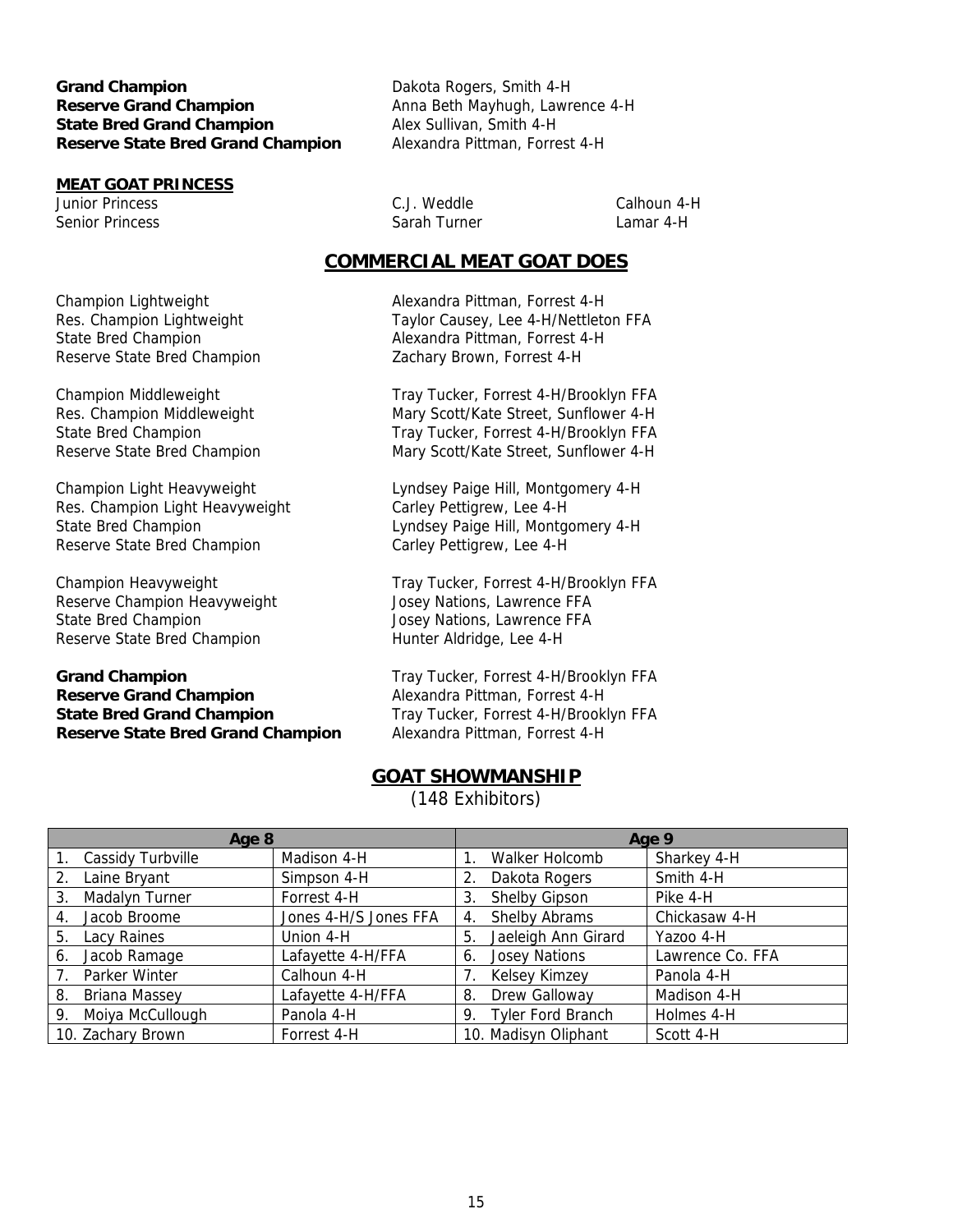| <b>Age 10</b> |                            |                           | Age 11 |                            |                       |
|---------------|----------------------------|---------------------------|--------|----------------------------|-----------------------|
|               | Mikayla Shelton            | Calhoun 4-H               |        | Kylee Killebrew            | Holmes 4-H            |
| 2.            | Lyndsey Hill               | Montgomery 4-H            |        | <b>Will Cornelius</b>      | Lee 4-H/Nettleton FFA |
| 3.            | Coley Aldridge             | Lee 4-H                   | 3.     | C.J. Weddle                | Calhoun 4-H           |
| 4.            | <b>Hunter Moore</b>        | Leake 4-H                 | 4.     | <b>Bailey Kristin Lott</b> | Pike 4-H              |
| 5.            | Dylan Dakonta Ladner       | Jones 4-H/South Jones FFA | 5.     | <b>Todd Harrell</b>        | Calhoun 4-H           |
| 6.            | Ty Reeves                  | Leake 4-H                 | 6.     | Raegan Ramage              | Lafayette 4-H/FFA     |
|               | Wesley Bryant              | Simpson 4-H               |        | <b>Trent Wilson</b>        | Pike 4-H              |
| 8.            | <b>Shelby Danene Jones</b> | Pike 4-H                  | 8.     | <b>Bradley Turner</b>      | Lafayette 4-H/FFA     |
| 9.            | Faith Galloway             | Madison 4-H               |        | 9. K.K. McCreary           | Montgomery 4-H        |
|               | 10. Peyton Leann White     | Yazoo 4-H                 |        | 10. Montana Holland        | George 4-H            |

| <b>Age 12</b>                  |                       | Age 13                       |                           |  |
|--------------------------------|-----------------------|------------------------------|---------------------------|--|
| Hunter Aldridge<br>$1_{\cdot}$ | Lee 4-H               | Kaytlyn G. McCarty           | Pike 4-H                  |  |
| <b>Bailey Turbville</b><br>2.  | Madison 4-H           | Hayden Neal<br>2.            | Scott 4-H                 |  |
| Alexandra Pittman<br>3.        | Forrest 4-H           | Logan Raines<br>3.           | Union 4-H                 |  |
| Lexi Knighten<br>4.            | Simpson 4-H           | Nicholas Webb<br>4.          | Lafayette 4-H/FFA         |  |
| Mabrey Briscoe<br>5.           | Lafayette 4-H/FFA     | 5.<br>Jonathon Wade Oliphant | Scott 4-H                 |  |
| John Robert Bishop<br>6.       | Lee 4-H/Nettleton FFA | Victoria Chalk<br>6.         | Rankin 4-H                |  |
| <b>Jessey Withers</b>          | Leake 4-H             | <b>Taylor Wilson</b><br>7.   | Pike 4-H                  |  |
| 8.<br><b>Ben Willard</b>       | Union 4-H             | J.T. Sullivan<br>8.          | Sharkey 4-H               |  |
| Shelby Holcomb<br>9.           | Sharkey 4-H           | Samantha Jenkins<br>9.       | Yazoo 4-H                 |  |
| 10. Julianna Nicole Cain       | Calhoun 4-H           | 10. Austin Smith             | Lincoln 4-H/Loyd Star FFA |  |

| Age 14                        |                           | <b>Age 15</b>             |                           |  |
|-------------------------------|---------------------------|---------------------------|---------------------------|--|
| Nicole Abrams                 | Chickasaw 4-H             | Miranda Stevens           | Union 4-H                 |  |
| 2. Tray Tucker                | Forrest 4-H               | Anna Beth Mayhugh<br>2.   | Lawrence 4-H              |  |
| Mackenzie Ritchie<br>3.       | Lincoln 4-H               | Liz Hill<br>3.            | Montgomery 4-H            |  |
| <b>Taylor Callender</b><br>4. | Lincoln 4-H/Loyd Star FFA | Kristen Bishop<br>4.      | Lee 4-H/Nettleton FFA     |  |
| Davey Robinson<br>5.          | Smith 4-H                 | Rebecca Galloway<br>5.    | Madison 4-H               |  |
| Breanna Willard<br>6.         | Union 4-H                 | Alex Sullivan<br>6.       | Smith 4-H                 |  |
| Cade Turner<br>7.             | Lawrence Co. FFA          | <b>Tucker Whittington</b> | Franklin FFA              |  |
| 8. Triston Shivers            | Lawrence Co. FFA          | Laura McCurdy<br>8.       | Lafayette 4-H/FFA         |  |
| 9. Carleigh Orr               | Calhoun 4-H/Vardaman FFA  | Samantha Smith<br>9.      | Lincoln 4-H/Loyd Star FFA |  |
| 10. Justin Adams              | Pike 4-H                  | 10. Hunter Barefield      | Calhoun 4-H               |  |

| <b>Age 16</b> |                         |                           | Age 17-18 |                       |                           |
|---------------|-------------------------|---------------------------|-----------|-----------------------|---------------------------|
|               | <b>Carley Pettigrew</b> | Lee 4-H/Nettleton FFA     |           | Sarah Layne Turner    | Lamar 4-H                 |
| 2.            | Kathleen Thornton       | Madison 4-H               | 2.        | <b>Shelby Steede</b>  | George 4-H                |
| 3.            | <b>Taylor Causey</b>    | Lee 4-H/Nettleton FFA     | 3.        | Marley McCardle       | Copiah 4-H                |
|               | Jacob Cobb              | Simpson 4-H               | 4.        | Kayla Smith           | Lincoln 4-H/Loyd Star FFA |
| 5.            | <b>Tyler Bye</b>        | Clarkdale FFA             | 5.        | Taylor James Legendre | Lincoln 4-H/Loyd Star FFA |
| 6.            | Cody Wayne Sumrall      | Lincoln 4-H/Loyd Star FFA | 6.        | <b>Travis Keene</b>   | Lincoln 4-H/Loyd Star FFA |
|               | <b>Ben Delaney</b>      | Lincoln 4-H/Loyd Star FFA |           | Chance Amason         | Montgomery 4-H            |
|               |                         |                           | 8.        | Brian Layton          | Simpson 4-H               |
|               |                         |                           | 9.        | Megan Ezell           | Rankin 4-H                |

# **DAIRY GOATS**

Champion Grades & Recorded Grades Sr Doe Hannah Miller, Hinds 4-H Res. Champion Grades & Recorded Grades Sr Doe Andrew Huff, Rankin 4-H

Champion LaMancha Sr Doe Rebekah Miller, Pike 4-H Res. Champion LaMancha Sr Doe Destiny Sessums, Pike 4-H

Champion Alpine Sr Doe Tori/Tyler/Tim/Tabitha Willis, DeSoto 4-H<br>Res. Champion Alpine Sr Doe Tori/Tyler/Tim/Tabitha Willis, DeSoto 4-H Tori/Tyler/Tim/Tabitha Willis, DeSoto 4-H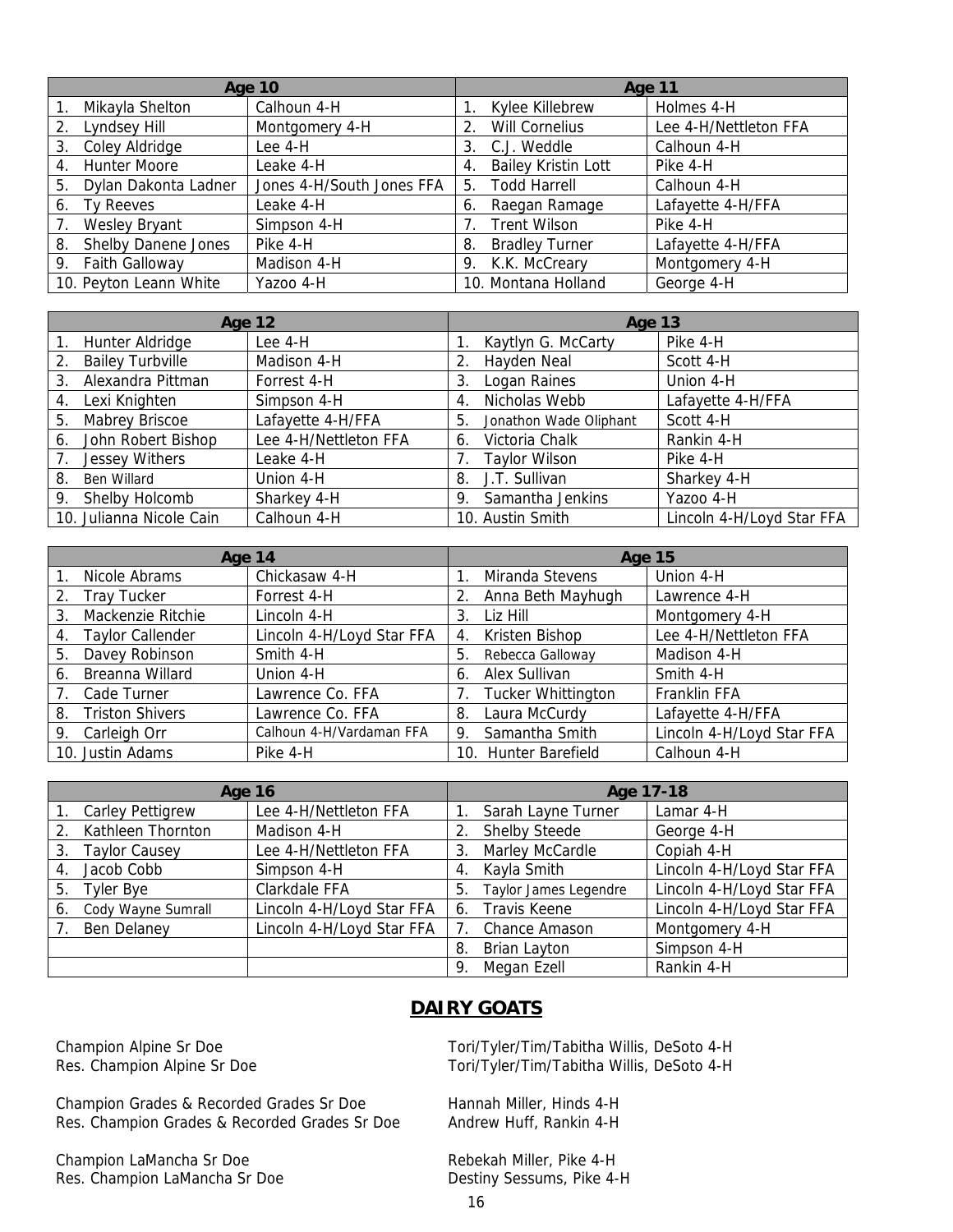Champion Nubian Sr Doe **Michael Lavergne, Stone 4-H** Res. Champion Nubian Sr Doe **Zoe Elizabeth Miller, Pike 4-H** 

Champion Oberhasli Sr Doe David Huff, Rankin 4-H Res. Champion Oberhasli Sr Doe Alex Huff, Rankin 4-H

# **Best in Show Sr Doe** Michael Lavergne, Stone 4-H **Reserve Best in Show Sr Doe** Hannah Miller, Hinds 4-H

Champion Alpine Jr Doe Tory Rollins, Warren 4-H

Champion Grades & Recorded Grades Jr Doe Andrew Huff, Rankin 4-H Res. Champion Grades & Recorded Grades Jr Doe Destiny Sessums, Pike 4-H

Res. Champion LaMancha Jr Doe Destiny Sessums, Pike 4-H

Champion Nubian Jr Doe **Michael Lavergne, Stone 4-H** Res. Champion Nubian Jr Doe Cody Spriggs, Pike 4-H

**Best in Show Jr Doe** Andrew Huff, Rankin 4-H **Reserve Best in Show Jr Doe** Michael Lavergne, Stone 4-H

**Best Udder in Show** Tori/Tyler/Tim/Tabitha Willis, DeSoto 4-H

Res. Champion Alpine Jr Doe Tori/Tyler/Tim/Tabitha Willis, DeSoto 4-H

Champion AOP Jr Doe **Austin Shoemaker, Scott 4-H** Res. Champion APO Jr Doe Ashton Paul Planche, Amite 4-H

Champion LaMancha Jr Doe John Mark/David/Alex/Andrew Huff, Rankin 4-H

Champion Oberhasli Jr Doe John Mark/David/Alex/Andrew Huff, Rankin 4-H Res. Champion Oberhasli Jr Doe Madyson Rainey Gibson, Scott 4-H

# **DAIRY GOAT SHOWMANSHIP**

(32 Exhibitors)

| <b>Age 8-9</b> |                        |            | Age 10-11 |                              |                |
|----------------|------------------------|------------|-----------|------------------------------|----------------|
|                | John Mark Huff         | Rankin 4-H |           | Tim Willis                   | DeSoto 4-H     |
| 2.             | <b>Patience Miller</b> | Pike 4-H   | 2.        | <b>Madyson Rainey Gibson</b> | Scott 4-H      |
| 3.             | <b>Claire Reeves</b>   | Rankin 4-H | 3.        | <b>Tory Rollins</b>          | Warren 4-H     |
| 4.             | <b>Tabitha Willis</b>  | DeSoto 4-H | 4.        | Zoe Elizabeth Miller         | Pike 4-H       |
| 5.             | <b>Destiny Sessums</b> | Pike 4-H   | 5.        | Lauren Elizabeth Shoemaker   | Scott 4-H      |
| 6.             | Kaitlyn Marie Planche  | Amite 4-H  | 6.        | Jarrett Pennington           | Rankin 4-H     |
|                |                        |            |           | <b>Madilyn Hope Morris</b>   | Oktibbeha 4-H  |
|                |                        |            | 8.        | Robert Smith                 | Tishomingo 4-H |
|                |                        |            | 9.        | Jonah Holland                | Tishomingo 4-H |

| Age 12-13 |                             |               | Age 14-15 |                         |                |
|-----------|-----------------------------|---------------|-----------|-------------------------|----------------|
|           | Rebekah Grace Miller        | Pike 4-H      |           | Hannah Miller           | Hinds 4-H      |
|           | <b>Mallory Little</b>       | Rankin 4-H    | 2.        | Andrew Huff             | Rankin 4-H     |
| 3.        | Rosanna Morris              | Oktibbeha 4-H | 3.        | Kayley Pennington       | Rankin 4-H     |
| 4.        | <b>Shiloh Faith Roberts</b> | Warren 4-H    | 4.        | <b>Austin Shoemaker</b> | Rankin 4-H     |
|           |                             |               | 5.        | <b>Tyler Willis</b>     | DeSoto 4-H     |
|           |                             |               | 6.        | Alex Huff               | Rankin 4-H     |
|           |                             |               |           | Michael Lavergne        | Stone 4-H      |
|           |                             |               | 8.        | Logan Reeves            | Rankin 4-H     |
|           |                             |               | 9.        | <b>Tyler Sanders</b>    | Tishomingo 4-H |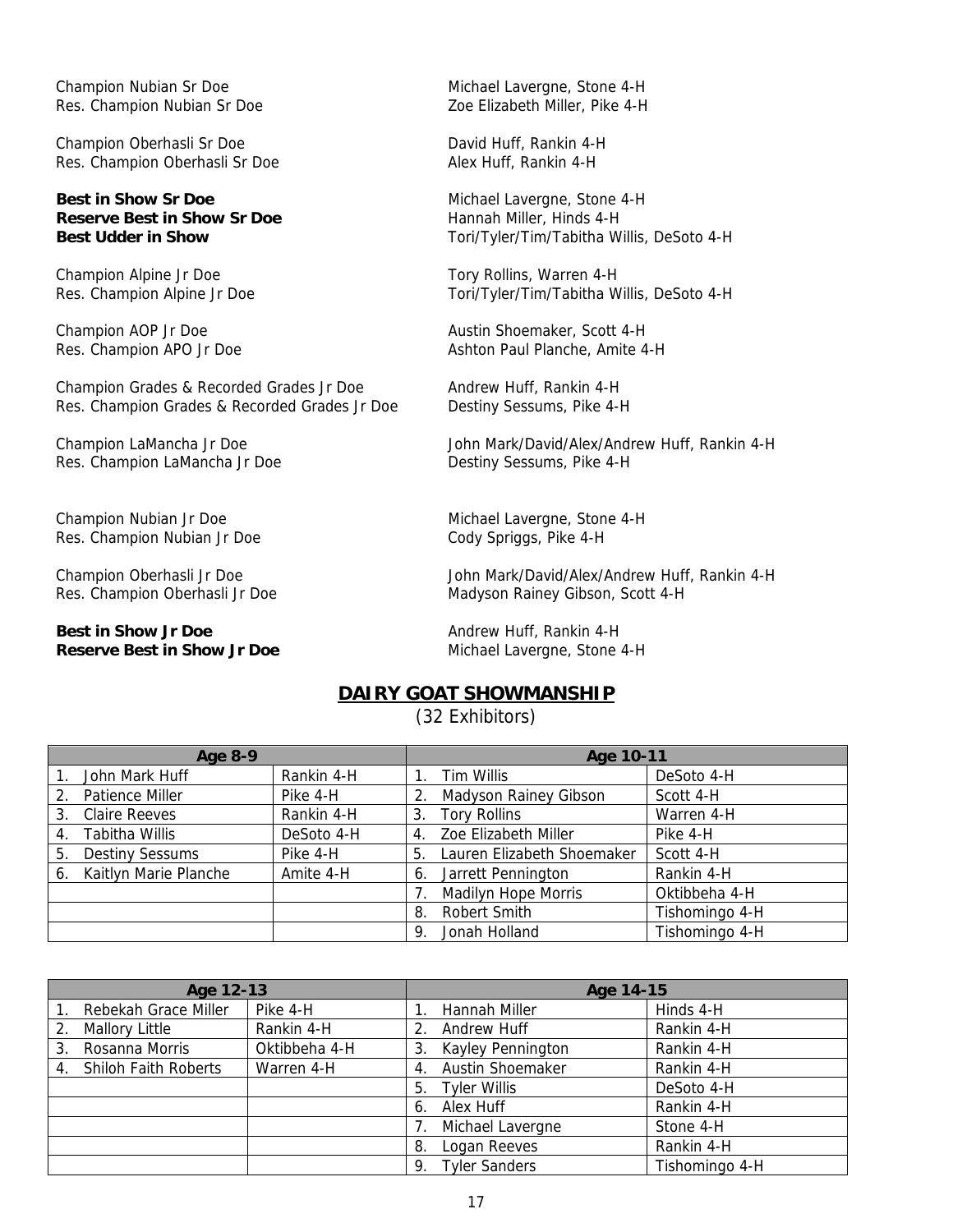| Age 16-18 |                   |                     |  |  |
|-----------|-------------------|---------------------|--|--|
|           | David Huff        | Rankin 4-H          |  |  |
|           | Tori Willis       | DeSoto 4-H          |  |  |
|           | Jessica Wilkinson | <b>Franklin FFA</b> |  |  |

# **DAIRY GOAT SWEETHEART CONTEST**

Junior Sweetheart Rosanna Morris Oktibbeha 4-H Senior Sweetheart Tori Willis Tori Willis News DeSoto 4-H

# ▶**SENIOR STATE 4-H LIVESTOCK JUDGING CONTEST RESULTS**

The Senior State 4-H Livestock Judging Contest ran extremely smooth and those that assisted with the contests are to be commended. We had 36 contestants and 9 teams that competed in the 4-H Livestock Judging contest. Congratulations to the Jasper County team for winning the contest. This team will represent Mississippi at the Western National Roundup in Denver, CO, in January 2011. The top five teams and individual placings are as follows:

| Teams                                                                       | <b>Score</b> |
|-----------------------------------------------------------------------------|--------------|
| 1. Jasper - Hannah Smith, Savannah Doolittle, Emily Gully, Leann Herrington | 1473         |
| 2. Pearl River - Jessica Smith, Erin Seal, Cheyenne Ladner, Ty Ladner       | 1441         |
| 3. Newton - Will Gibson, John Clay Lyles, Tyler Alexander, Brittany Tatum   | 1434         |
| 4. Hinds - Marley Gill, John Mark Kirby, Anna Claire Lay, Orry Yarbrough    | 1422         |
| 5. Jones – Shelby Walters, Josh Bradshaw, Daniel Haas, Brandi James         | 1412         |
|                                                                             |              |

| <b>Individual</b> | <b>Score</b>                |     |
|-------------------|-----------------------------|-----|
|                   | 1. Ty Ladner, Pearl River   | 517 |
|                   | 2. Will Gibson, Newton      | 511 |
|                   | 3. Marley Gill, Hinds       | 505 |
|                   | 4. Kenneth Stewart, Stone   | 504 |
|                   | 5. Leann Herrington, Jasper | 504 |

# ▶**2011 DIXIE NATIONAL JUNIOR ROUND-UP SCHEDULE**

 **Note that there are some significant changes to the 2011 Dixie National Junior Round-Up schedule. Be sure to check all contest start times and locations as well as when the various showmanship and shows start.** 

Sincerely yours,

Dean forsan

Dean Jousan, Ph.D. Extension 4-H Livestock Specialist Box 9815 Mississippi State, MS 39762 djousan@ext.msstate.edu 662-325-2424